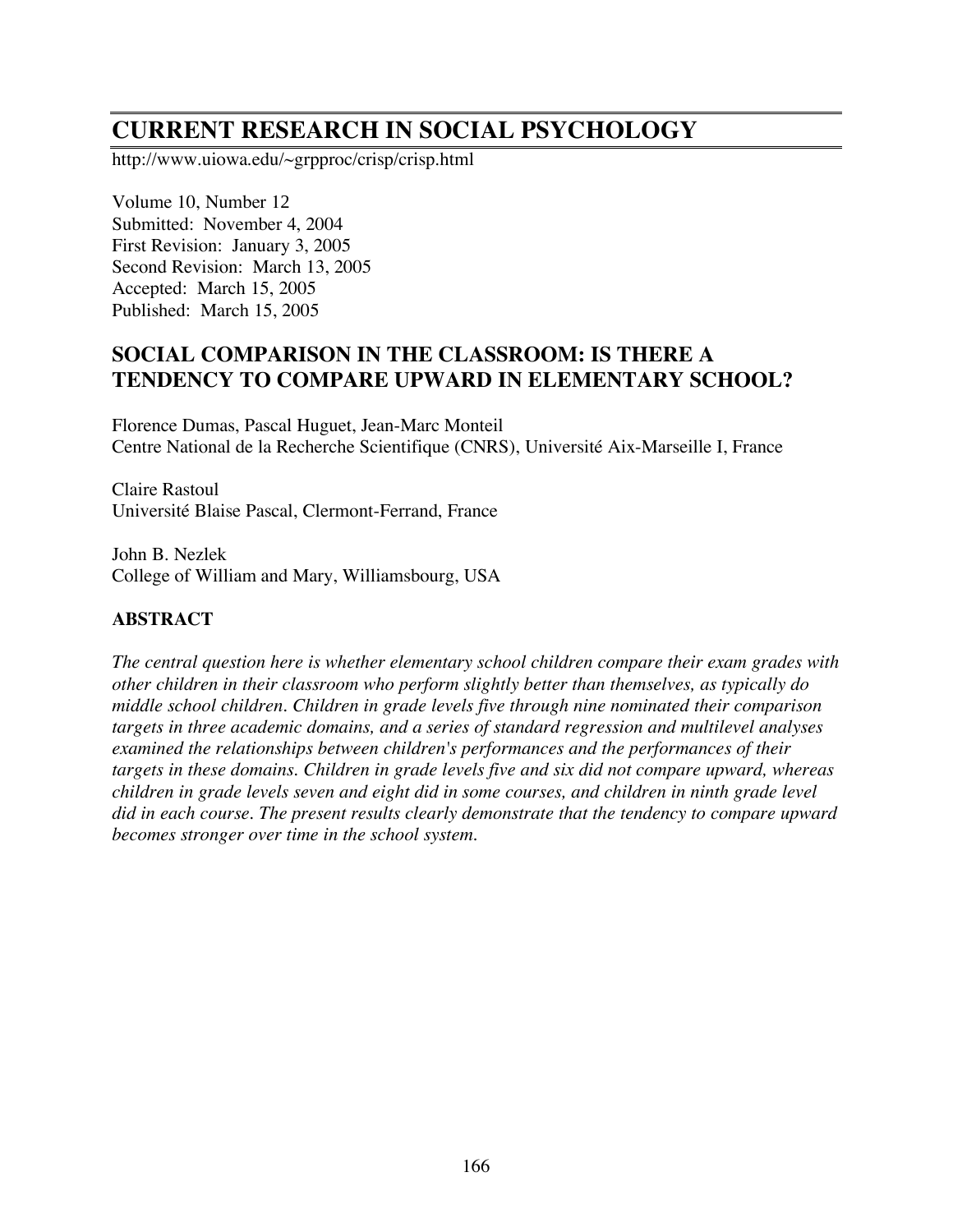### **INTRODUCTION**

Although a number of investigators have recognized the importance of social comparison in educational settings (e.g., Levine, 1983; Ruble & Frey, 1991), students' comparison-level choice (i.e., the level typical of the persons with whom they choose to compare) has not received much attention. In a recent study, however, Blanton, Buunk, Gibbons, and Kuyper (1999) found that students compared their exam grades with other (same-sex) students in their classroom who performed slightly better than themselves, exactly as Festinger (1954) would predict. In this study, Dutch middle school children (ninth grade level) listed on a questionnaire their usual comparison target in each of seven courses at the end of trimester 2 (T2). The participants did not estimate their own exam grade nor did they estimate their comparison-level; both of these scores were taken from official grade records and so the relationship between these two variables could not be due to a self-report bias. A score of comparison-level choice was then assigned to each student on the basis of the course grade their comparison-others received at the time of the nomination, and the associations between this choice and their own course grades at T2 were tested. Not only did students compare slightly upward with their classmates (as revealed by paired t-tests between students' trimester grades in the different courses and those of their comparison targets), but higher course grades were associated with higher comparison-level choices (as revealed by standard regression analyses).

As noted by Blanton et al. (1999), the reasons why students might engage in upward comparisons with their classmates are numerous. First, observing another person who has proficiency at a task can reveal useful information about how to improve (e.g., Buunk & Ybema, 1997). Second, seeing another person succeed may increase the motivation to improve. But this latter reason is not as straightforward as the first, because it may be motivating to see others doing well at a task for a variety of reasons. Individuals may come to identify with successful targets, leading to imitation of the targets' actions (e.g., Bandura, 1986). Viewing others succeed may also lead individuals to set higher personal standards for evaluating their own success, which can motivate efforts toward these new and more challenging goals (Seta, 1982). Finally, observing others doing well can endow individuals with a sense of their own potential (e.g., Buunk, Collins, Taylor, Van Yperen, & Dakof, 1990), and this can raise self-confidence and feelings of self-efficacy at the task. There is indeed ample evidence that these feelings play a significant role in academic achievement (e.g., Zimmerman, 1995).

Blanton et al. (1999) captured students' self-efficacy by measuring their comparative evaluation (i.e., how they evaluated their standing in the different courses compared to most of their classmates), which may not reflect social comparison processes per se (Wood, 1996). Consistent with this, choosing to compare with someone who outperformed them in a course did not leave participants feeling relatively less able in that course. When they made their comparative evaluations, participants reflected more on their own abilities than on the performances of their comparison targets.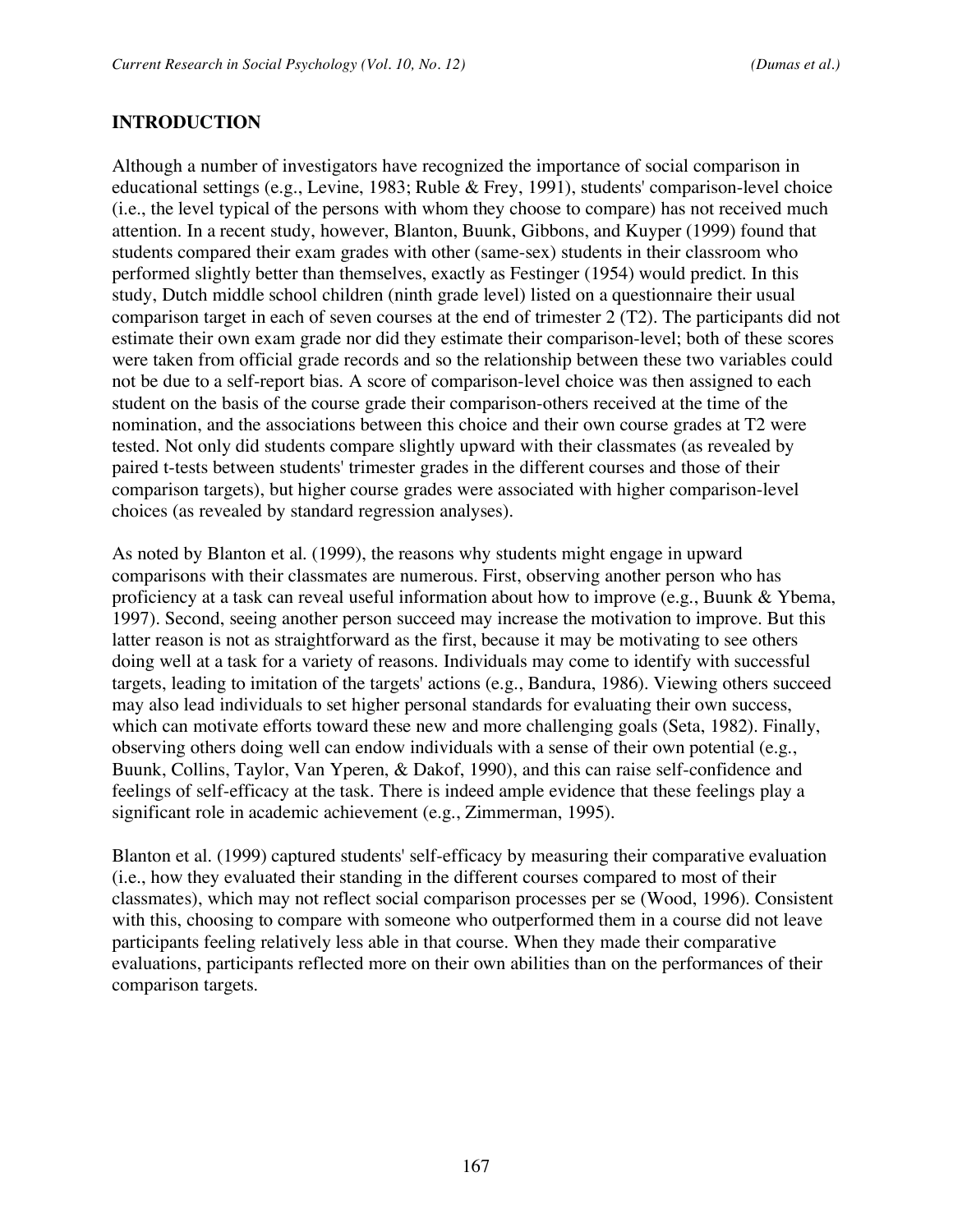Huguet, Dumas, Monteil, and Genestoux (2001) replicated and extended these findings (with children of the same age) in a number of important ways. First of all, they offered a more detailed record of comparison choices. In Blanton et al.'s study, participants were asked to nominate only one student with whom they typically compared their exam grades in each course. As pointed out by Blanton et al. themselves, however, students who were interested in obtaining social comparison information probably compared their exam grades to a variety of other students. Furthermore, it could be that social comparison with more successful others did not lower students' self-evaluations because they made up for a painful experience with a happy one, through the use of a downward comparison in their second choice. For these reasons, Huguet et al. (2001) included two comparison choice measures in each of the seven courses (resulting in 14 comparison choices). As expected, the participants compared slightly upward on the two choices in most courses, higher course grades were associated with higher comparison-level choices, and choosing to compare with someone who outperformed them in a course did not leave participants feeling relatively less able in that course.

Furthermore, Blanton et al. (1999) reported indirect evidence that the persons nominated as comparison targets were important in the lives of participants. Consistent with this, Huguet et al. (2001) offered direct evidence that children engaged in upward comparison with psychologically close others (at least for choice 1). According to Buunk and Ybema (1997), individuals generally avoid identification with worse-off others (with whom they try to contrast themselves) and try to identify with others doing better (and see these others as similar to themselves). Also consistent with this, and with the hypothesis that upward comparison is motivated by a desire for selfimprovement (Wood, 1996), Huguet et al. (2001) found that most students reported that their performance in almost all courses might become closer to that of their more successful comparison targets in the future. Another critical issue regarding upward comparison and its impact on behaviour is whether the individuals perceive that it is possible and important to improve, these perceptions being contingent in part of feelings of control and of self-worth. Huguet et al. (2001) found that upward comparison was indeed more likely to occur when the students perceived that their degree of control over their status relative to the comparison targets was relatively high, and when the comparison dimension was important or self-relevant.

# **THE PRESENT STUDY**

The present study expand on this prior research. Our central question is whether the tendency to compare upward can be found during the elementary school years. Some social comparison behavior is exhibited by preschool children, and interest in social comparison information increases during the early school years (e.g., Ruble & Frey, 1991). However, whether elementary school children compare upward still remains an open question. As noted by Ruble and Frey (1991), social comparison information is not used by children for abstract assessment of their abilities and behavior based on such assessment before they are able to infer abilities from overt performances, at the age of seven-eight years. If the tendency to compare upward is motivated by competence assessment and related need for self-improvement, then elementary school children (at the age of seven-eight years) should exhibit this tendency as well. As suggested by Festinger (1954), however, the upward tendency also reflects competitive pressures, and most social comparisons made by children at the age of seven-eight years still emphasize meeting developmental or age norms rather than placing high in a hierarchy (Ruble & Frey, 1991). Thus, deciding whether these children compare themselves upward with their classmates is certainly premature.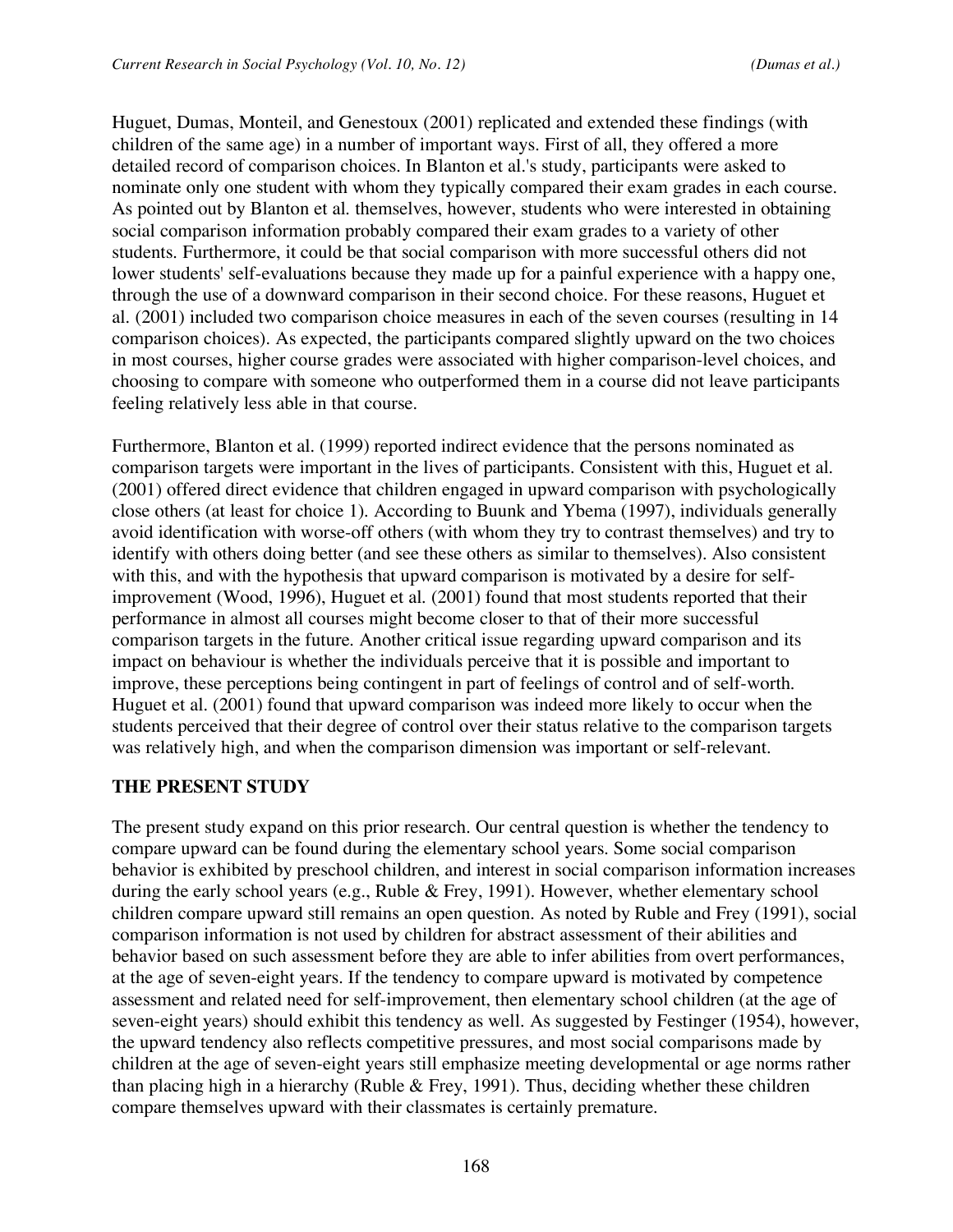The study presented below used the same measures as those used in past research (Blanton et al., 1999; Huguet et al., 2001), but it included both elementary and middle school children ( $N = 339$ ) students, overall). The participants listed on a questionnaire their two comparison-targets in various courses at the end of Trimester 2 (T2). A score of comparison-level choice was then assigned to each participant on the basis of the trimester grade their comparison-others received at the time of the nomination (T2), and the associations between participants' comparison-level choices and their own trimester grade at T2 were tested. As before, participants did not estimate their own exam grade nor did they estimate their comparison-level. Both of these scores were taken from official grade records. In addition, the participants had to answer a number of complementary questions (i.e., closeness to the comparison target and self-relevance of academic domains, taken from Huguet et al., 2001), which were adapted for younger children when needed. Because it could be difficult for elementary school children to respond in multiple courses for each comparison target, only three courses were included in the questionnaire: Mathematics, writing, and reading with children at grade levels five and six, respectively ; math, writing, and science with children at grade level seven-eight from multigrade classrooms; math, french, and science with ninth grade level children. These courses were retained because they are the most fundamental (typically viewed as such by teachers) at each grade level. Sample size with elementary school children (grade level five and six) was smaller than in past research with older (ninth grade level) children, and thus the findings from the two set of data (younger vs. older children) could be difficult to compare. This is why, we used a new sample of ninth grade level children, which was about the same size as in the three other grade levels.

Similar to previous research (Blanton et al., 1999; Huguet et al., 2001), the primary analyses were standard regression analyses conducted within each grade level. Such a strategy provided larger samples sizes for each analysis which provided a better basis for estimating relationships among the constructs of interest than conducting analyses within each individual class. Nonetheless, such a strategy does not take into account fully the nested nature of the data. In light of this shortcoming, we also conducted a series of multilevel random coefficient models in which students were treated as nested within classes. The results of these multilevel analyses are presented after the results of the more traditional regression analyses.

# **GRADE LEVEL FIVE**

# **METHOD**

# **Participants**

They were 75 children at grade level five (mean age = seven years and nine months; 43 boys), who attended three French public elementary schools and four classrooms (15 to 24 pupils in each class). Only 4% of parents did not allow their children to participate.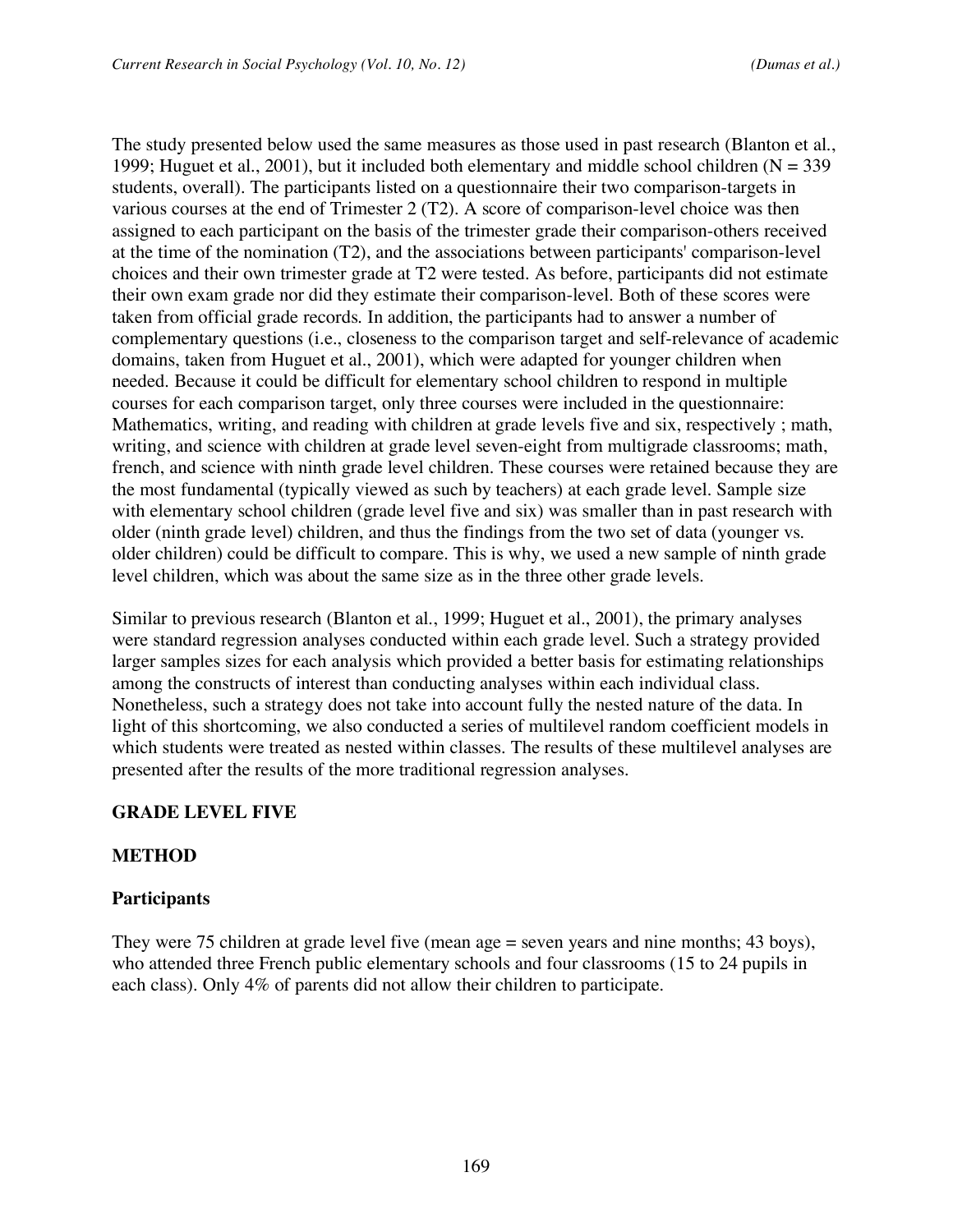### **Procedure**

In the last two to three weeks of second trimester (T2), a questionnaire was administered by the regular teacher to all students in attendance on that day. The study staff met with the classroom teachers prior to collection of the data to describe how to administer the questionnaire. Students were assured of the anonymity of their responses.

### **Measures**

### *Comparison-Level Choice*

Participants listed two students from their classroom (hereafter called choice 1 and choice 2) with whom they typically compared their exam grades in each of the three courses. They were also told that they did not have to list anyone for courses in which they did not usually compare their exam grades. Following this, the grades of participants' comparison targets were determined. Their comparison-level choice scores in the different courses was the second trimester grade of their comparison targets in these courses because the targets were receiving this grade at the time of comparison.

### *Comparative Evaluation*

Participants also indicated how good they were compared to most of their classmates in each course. These ratings were made using a 5-point scale (1 = much worse, 5 = much better, and 3 = the same). If participants were unsure, they could indicate this.

### **Complementary Measures**

### *Closeness*

In each course, participants described how much they talked to the person nominated under choice 1 using a 5-point scale  $(1 = \text{much less than with my other classmates}, 5 = \text{much more than})$ with my other classmates,  $3 =$  as much as with my other classmates). For most French children of this age, reporting that they talk frequently to a given member of their classroom means that this member is a close friend.

### *Self-Relevance of the Academic Domains*

Participants rated how important to themselves each academic domain was. A pre-test of a 5 point scale for this question revealed that children of this age did not understand it, therefore a 2 point scale was used  $(0 = not important for me, 1 = important for me)$ . Participants were told that they could leave this item blank for courses in which they did not know how to answer.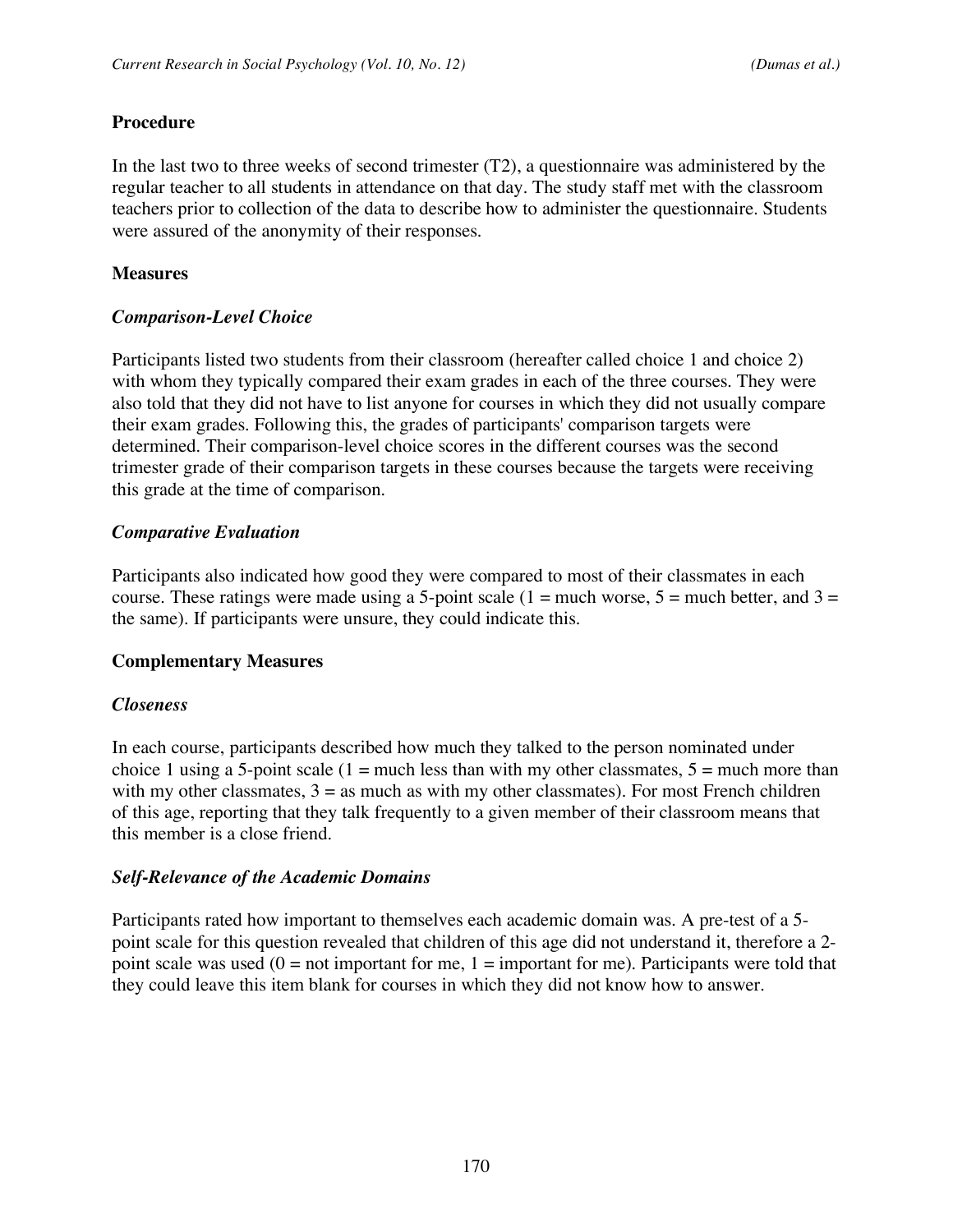#### *Grades*

Grades were taken from students' T2 grade official reports for each of the three courses. In the French grading system, exam grades are given on a scale ranging from 0 to 20. The typical verbal descriptors associated with grades are extremely poor from 0 to 5, poor from 6 to 9, passable to satisfying from 10 to 14, and very satisfying to excellent from 15 to 20.

### **RESULTS**

### **Nomination**

As in past research with older children, the vast majority of students chose to nominate comparison targets. For choice 1, rates of nomination were highest with reading (95%), and lowest with writing (91%). For choice 2, they were highest with writing (84%), and lowest with reading and math (81% in both cases). Participants who did not nominate choice 1 did not nominate choice 2 either, indicating that they understood the task. As revealed by independent ttests, the minority of students who did not nominate comparison targets did not differ (marginally or significantly) in their exam grades from the other participants. The decision to respond was therefore unrelated to student's exam grades (which was also the case for the other three grade levels described in this paper).

### **Comparison Targets**

Most participants, 66% for choice 1 and 54% for choice 2, chose same-sex targets (assessed across the three courses). This preference for same-sex comparisons is weaker than that reported previously (Blanton et al., 1999; Huguet et al., 2001) with ninth grade level children (around 90% and 80% for choice 1 and choice 2, respectively). It is clearly significant ( $p < .001$ ), however, at least for choice 1. Were the comparison targets close friends, as in past research with older children? They were not. In each course, participants' closeness ratings clustered around the neutral midpoint of 3 ("I talk to my comparison target as much as with my other classmates"). No differences were found against this midpoint (assessed from one-sample ttests). More crucial for the present paper, paired t-tests indicated that participants who nominated comparison-targets did not choose students who were doing better than they were in the different courses (see Table 1). Although the difference on exam grades between participants and their targets is compatible with a tendency to compare upward in two courses (reading and writing) for both choice 1 and choice 2, it was not significant. In math, this difference was reversed but was not significant.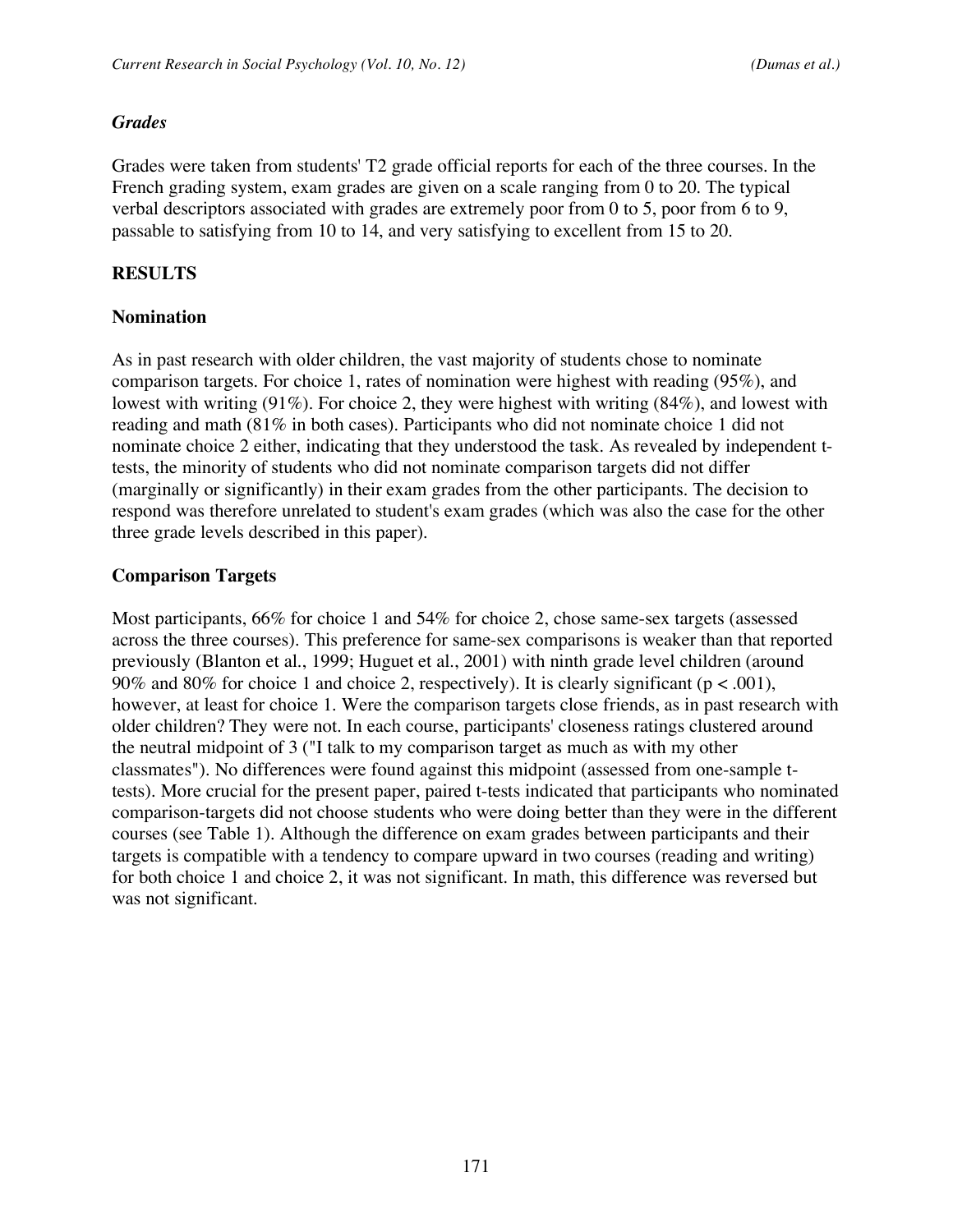|                  |       |           |           |    | $\cup$ iviv $\cup$ and |    |
|------------------|-------|-----------|-----------|----|------------------------|----|
| Course           | M     | <b>SD</b> | t         | df | t.                     | df |
| Math             | 15.70 | 3.26      | $-1.60$   | 65 | $-0.71$                | 57 |
| Reading          | 15.96 | 2.88      | 1.04      | 50 | 0.32                   | 41 |
| Writing          | 15.35 | 3.04      | 1.39      | 54 | 0.94                   | 52 |
| Math             | 15.46 | 3.31      | 1.87(a)   | 85 | 0.72                   | 84 |
| Reading          | 16.08 | 2.54      | 0.55      | 60 | $2.12*$                | 57 |
| Writing          | 14.61 | 2.92      | 0.45      | 49 | 1.01                   | 43 |
| 7-8th-Grade Math | 13.09 | 4.76      | 1.46      | 90 | $-0.68$                | 80 |
| Science          | 11.55 | 5.10      | $3.70***$ | 67 | 1.57                   | 63 |
| Writing          | 08.18 | 7.74      | 1.14      | 91 | 1.52                   | 92 |
| Math             | 12.58 | 3.40      | $3.23**$  | 79 | $2.41*$                | 67 |
| Science          | 12.98 | 3.49      | $2.09*$   | 77 | $2.19*$                | 65 |
| French           | 11.98 | 3.14      | $2.83**$  | 73 | $2.23*$                | 66 |
|                  |       |           |           |    |                        |    |

#### **Table 1. Comparison-Level Choices in the Three Courses for the Four Grade Levels**

Student Choice 1 Choice 2

Note: (a) $p = .06$ . \*p <.05. \*\*p <.01. \*\*\*p <.001 (paired t-tests, two-tailed). Positive t values indicate a tendency toward upward comparison (i.e., comparison targets' exam grade minus students' exam grade).

### **Association between Students' Comparison-Level Comparative Evaluations, and, Their Exam Grades**

Relationships between students' comparison-level choices and their exam grades were examined with a set of three standard regression analyses (one in each course), in which students' course grades were regressed on their comparative evaluations and the grades of their comparison targets. No significant associations were found. Participants' comparative evaluations were not significantly related to their exam grades either, apart from the exception of math (see Table 2).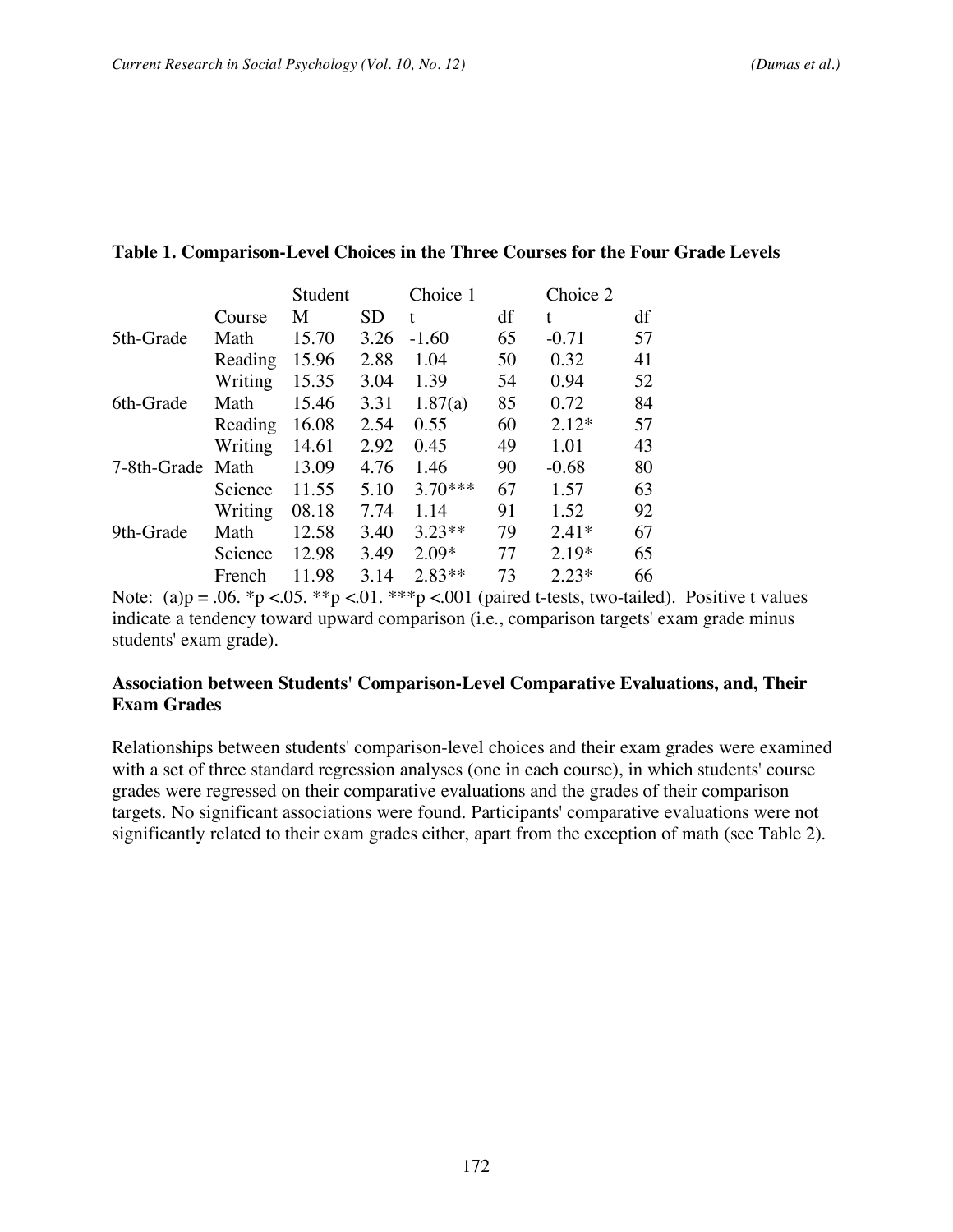| 5th-Grade        | Math         |           |            |           |        |             |
|------------------|--------------|-----------|------------|-----------|--------|-------------|
|                  | Reg          | $0.38**$  | 0.13       | 0.12      | 50 .11 |             |
|                  | Coeff        |           |            |           |        |             |
|                  | Reading      |           |            |           |        |             |
|                  | Reg          | 0.19      | 0.21       | 0.24      | 37     | .05         |
|                  | Coeff        |           |            |           |        |             |
|                  | Writing      |           |            |           |        |             |
|                  | Reg          | 0.02      | 0.16       | 0.05      |        | $45 - 0.03$ |
|                  | Coeff        |           |            |           |        |             |
| 6th-Grade        | Math         |           |            |           |        |             |
|                  | Reg<br>Coeff | $0.35***$ | $0.45***$  | 0.16      | 81     | .31         |
|                  | Reading      |           |            |           |        |             |
|                  | Reg          | 0.10      | 0.20       | $0.42**$  | 53     | .26         |
|                  | Coeff        |           |            |           |        |             |
|                  | Writing      |           |            |           |        |             |
|                  | Reg          | 0.28(a)   | 0.22       | 0.12      | 40     | .12         |
|                  | Coeff        |           |            |           |        |             |
| 7-8th-Grade Math |              |           |            |           |        |             |
|                  | Reg          | 0.21(a)   | $-0.22(a)$ | $-0.10$   | 75     | .06         |
|                  | Coeff        |           |            |           |        |             |
|                  | Science      |           |            |           |        |             |
|                  | Reg          | $0.39***$ | $0.43***$  | $0.20*$   | 58     | .58         |
|                  | Coeff        |           |            |           |        |             |
|                  | Writing      |           |            |           |        |             |
|                  | Reg          | $0.56***$ | 0.09       | 0.05      |        | 86 .32      |
|                  | Coeff        |           |            |           |        |             |
| 9th-Grade        | Math         |           |            |           |        |             |
|                  | Reg          | $0.55***$ | $0.24**$   | $0.27**$  |        | 64 .66      |
|                  | Coeff        |           |            |           |        |             |
|                  | Science      |           |            |           |        |             |
|                  | Reg          | $0.56***$ | $0.18*$    | $0.35***$ | 62     | .68         |
|                  | Coeff        |           |            |           |        |             |
|                  | French       |           |            |           |        |             |
|                  | Reg          | $0.62***$ | $0.27***$  | $0.22**$  | 63     | .66         |
|                  | Coeff        |           |            |           |        |             |

# **Table 2. Standardized Regression Coefficients for Regression of Course Grades on Students' Comparative Evaluations (CE) and Comparison-Levels (Choices 1 and 2)**

Course CE Choice 1 Choice 2 df R square

Significance-levels for two-tailed t-tests of regression coefficients: (a)p = .06. \*p <.05. \*\*p <.01. \*\*\*p <.001.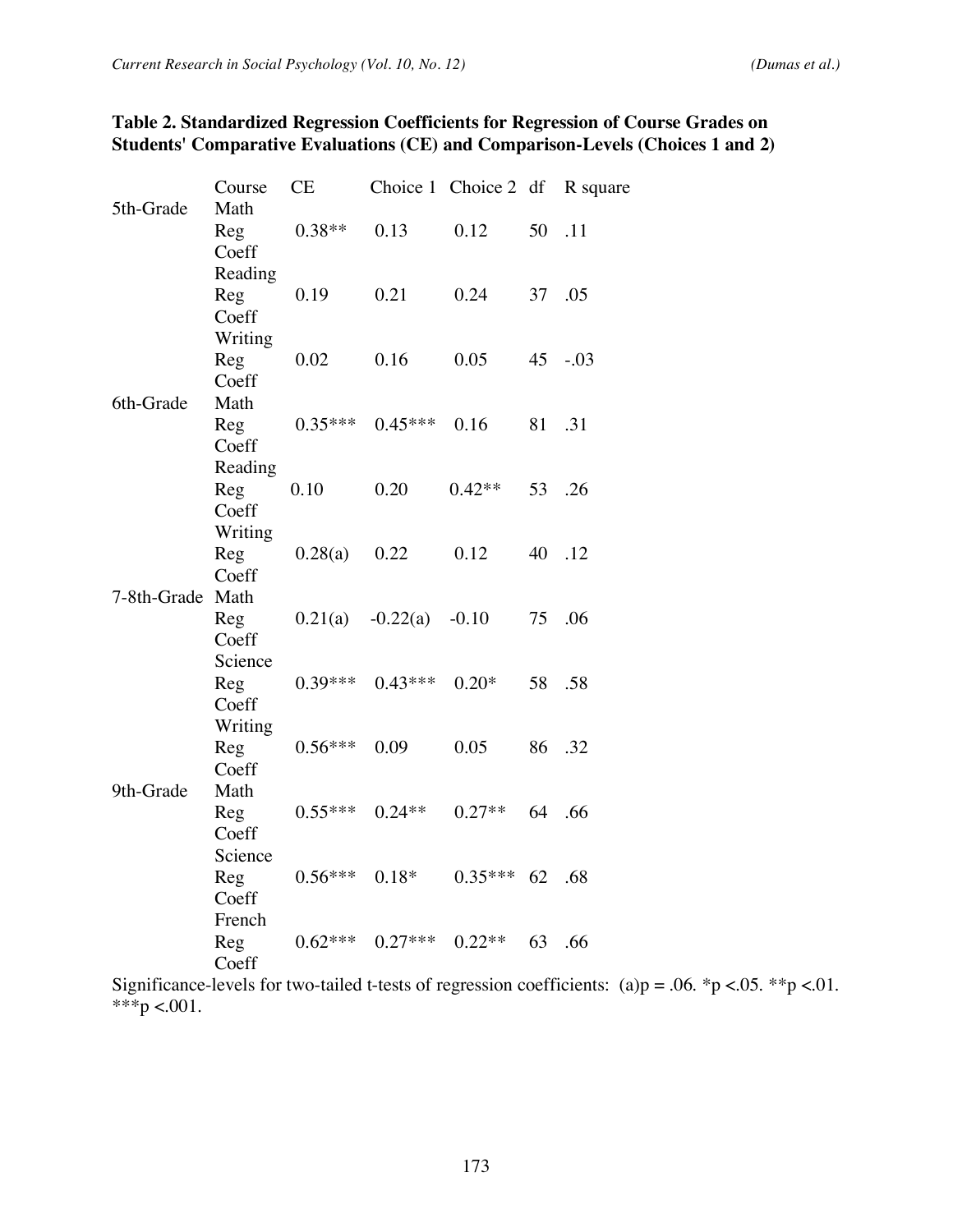# **Association between Students' Comparison-Level Choices and Their Comparative Evaluations**

Relationships between students' comparison-level choices and their perception of their relative standing were examined with another set of three standard regression analyses (one in each course), in which students' comparative evaluations were regressed on their exam grades and comparison-level choices (see Table 3). No significant relationships were found, except for choice 2 in math where a negative coefficient was significant.

|             | Course               | Student   | Choice 1  | Choice 2  | df | R square |
|-------------|----------------------|-----------|-----------|-----------|----|----------|
| 5th-Grade   | Math                 |           |           |           |    |          |
|             | Reg Coeff            | $0.37**$  | 0.05      | $-0.35**$ | 50 | .19      |
|             | Reading              |           |           |           |    |          |
|             | Reg Coeff            | 0.20      | $-0.27$   | 0.02      | 37 | .01      |
|             | Writing              |           |           |           |    |          |
|             | Reg Coeff            | 0.02      | 0.11      | $-0.25$   | 45 | .02      |
| 6th-Grade   | Math                 |           |           |           |    |          |
|             | Reg Coeff            | $0.43***$ | $-0.30**$ | $-0.09$   | 81 | .14      |
|             | Reading              |           |           |           |    |          |
|             | Reg Coeff            | 0.15      | $-0.06$   | $-0.17$   | 53 | $-.03$   |
|             | Writing              |           |           |           |    |          |
|             | Reg Coeff            | 0.21(a)   | $-0.13$   | 0.14      | 40 | .07      |
| 7-8th-Grade | Math                 |           |           |           |    |          |
|             | Reg Coeff            | 0.21(a)   | $-0.01$   | 0.16      | 75 | .04      |
|             | Science              |           |           |           |    |          |
|             | Reg Coeff            | $0.60***$ | $-0.07$   | 0.14      | 58 | .36      |
|             | Writing              |           |           |           |    |          |
|             | Reg Coeff            | $0.56***$ | 0.01      | 0.12      | 86 | .32      |
| 9th-Grade   | Math                 |           |           |           |    |          |
|             | Reg Coeff<br>Science | $0.81***$ | $-0.15$   | $-0.04$   | 64 | .50      |
|             |                      | $0.84***$ | $-0.06$   | $-0.13$   | 62 | .52      |
|             | Reg Coeff<br>French  |           |           |           |    |          |
|             | Reg Coeff            | $0.88***$ | $-0.15$   | $-0.09$   | 63 | .54      |
|             |                      |           |           |           |    |          |

# **Table 3. Standardized Regression Coefficients for Regression of CE on T2 Student's Course Grade and T2 Comparison-Level Choices**

Significance-levels for two-tailed t-tests of regression coefficients: (a)p = .06. \*p <.05. \*\*p <.01. \*\*\*p <.001.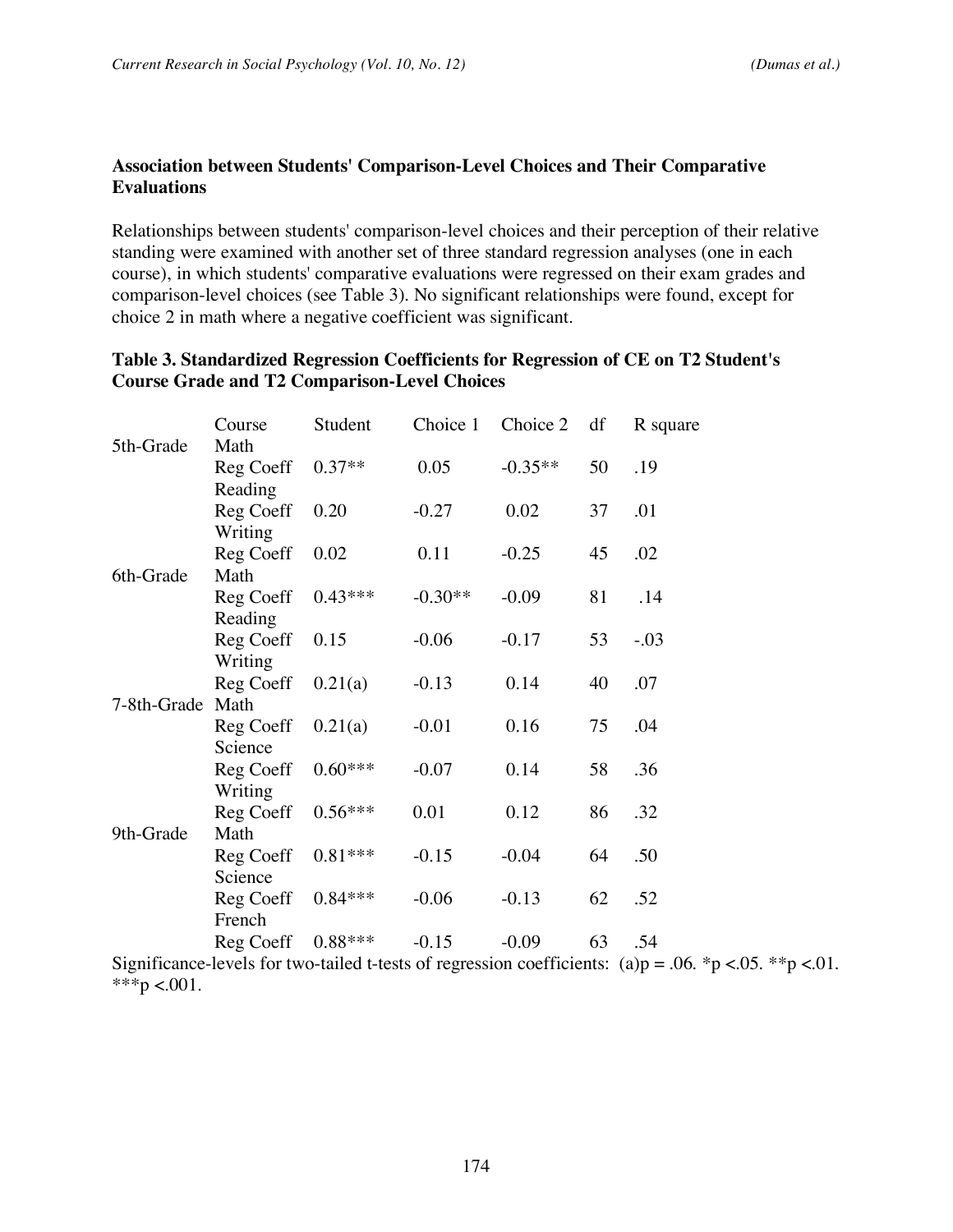### **Importance Ratings**

The three courses were rated as self-relevant by most participants:  $81\%$  in math,  $73\%$  in reading, and 85% in writing. Those who did not know how to answer represented 10% in math, 11% in reading, and 10% in writing. Thus, only 9% of participants in math, 16% in reading, and 5% in writing did not rate the courses as important for them personally. Excluding these participants did not change the findings. No other effects were found.

### **GRADE LEVEL SIX**

### **METHOD**

### **Participants**

They were 86 children at grade level six (mean age = eight years and six month; 45 boys), who attended two public and one private elementary schools and four classrooms (17 to 28 pupils in each class). As before, only 4% of the parents did not allow their children to participate.

#### **Procedure and Measures**

The procedures and measurs for the grade level six administration were exactly the same as in grade level five.

### **RESULTS**

#### **Nomination**

For choice 1, rates of nomination were highest with math and writing (100%), and lowest with reading (95%). For choice 2, they were highest with math (99%), and lowest with reading (89%).

### **Comparison Targets**

Most participants, 73% for choice 1 and 70% for choice 2, chose same-sex targets (ps. < .001 across the three courses). As in grade level five, one-sample t-tests (one for each course) showed that participants' closeness ratings did not differ from the neutral midpoint (3) of the scale. In contrast with grade level five, however, paired t-tests indicated that participants who nominated comparison-targets compared or tended to compare themselves upward both in math for choice 1 and reading for choice 2 (see Table 1).

### **Association between Students' Comparison-Level Choices, Comparative Evaluations, and Their Exam Grades**

Participants' comparison-level choices were significantly and positively related to their exam grades in math for choice 1 and reading for choice 2. Similarly, participants' comparative evaluations were significantly (or marginally significantly) and positively related to their exam grades in math and writing (see Table 2).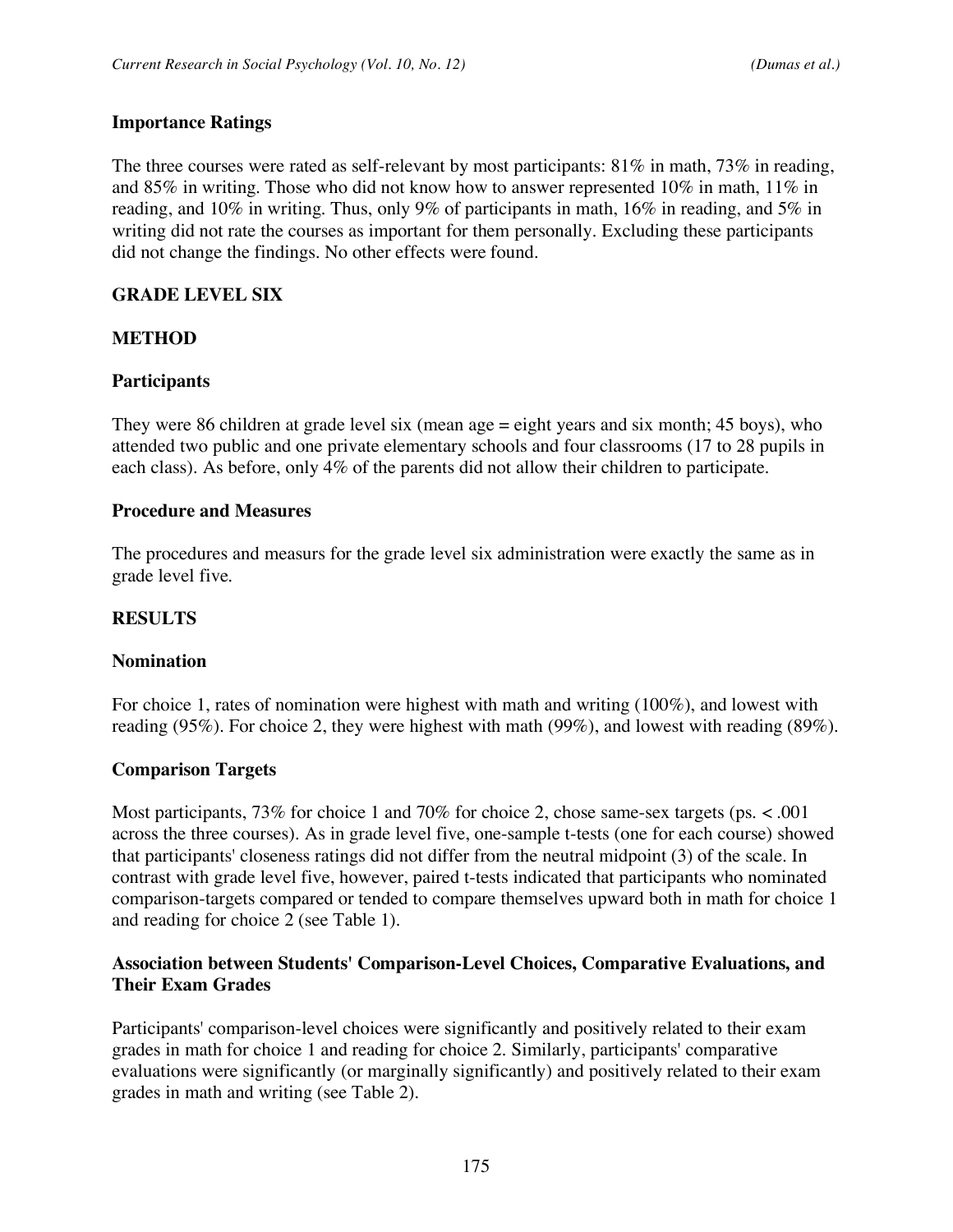### **Association between Students' Comparison-Level Choices and Comparative Evaluations**

Participants' comparison-level choice (choice1) was significantly and negatively related to their perception of their relative standing in math (see Table 3).

# **Importance Ratings**

The three courses were again rated as self-relevant by most participants: 88% in math, 72% in reading, and 86% in writing. Those who did not know how to answer represented 5% in math, 13% in reading, and 6% in writing. Only 7% of participants in math, 15% in reading, and 8% in writing did not rate these different courses as important for them personally. Excluding these participants did not change the findings.

# **GRADE LEVEL SEVEN-EIGHT**

# **METHOD**

# **Participants**

They were 98 children at grade levels seven or eight (mean age = ten years and two months; 52 boys) who attended two public elementary schools and four multigrade classrooms (with 22 to 26 pupils in each class). All parents allowed their children to participate.

# **Procedure and Measures**

They were the same as in the first two grade levels (five and six), except the reading course, which was replaced by science. The complementary measures also differed somewhat. For closeness, participants rated their level of friendship with the students they nominated using a 5 point scale (1 = very bad, 5 = very good, and 3 = average). For self-relevance of academic domains, participants rated how important each course was using a 5-point scale  $(1 = \text{very low}, 5)$  $=$  very high, and  $3 =$  average). Because the classrooms were multigrades, the data for seven and eight graders were analyzed together.

# **RESULTS**

# **Nomination**

Nomination rates were again very high, varying from 96% for math to 100% for science and writing, for choice 1, and from 91% for math to 100% for writing, for choice 2.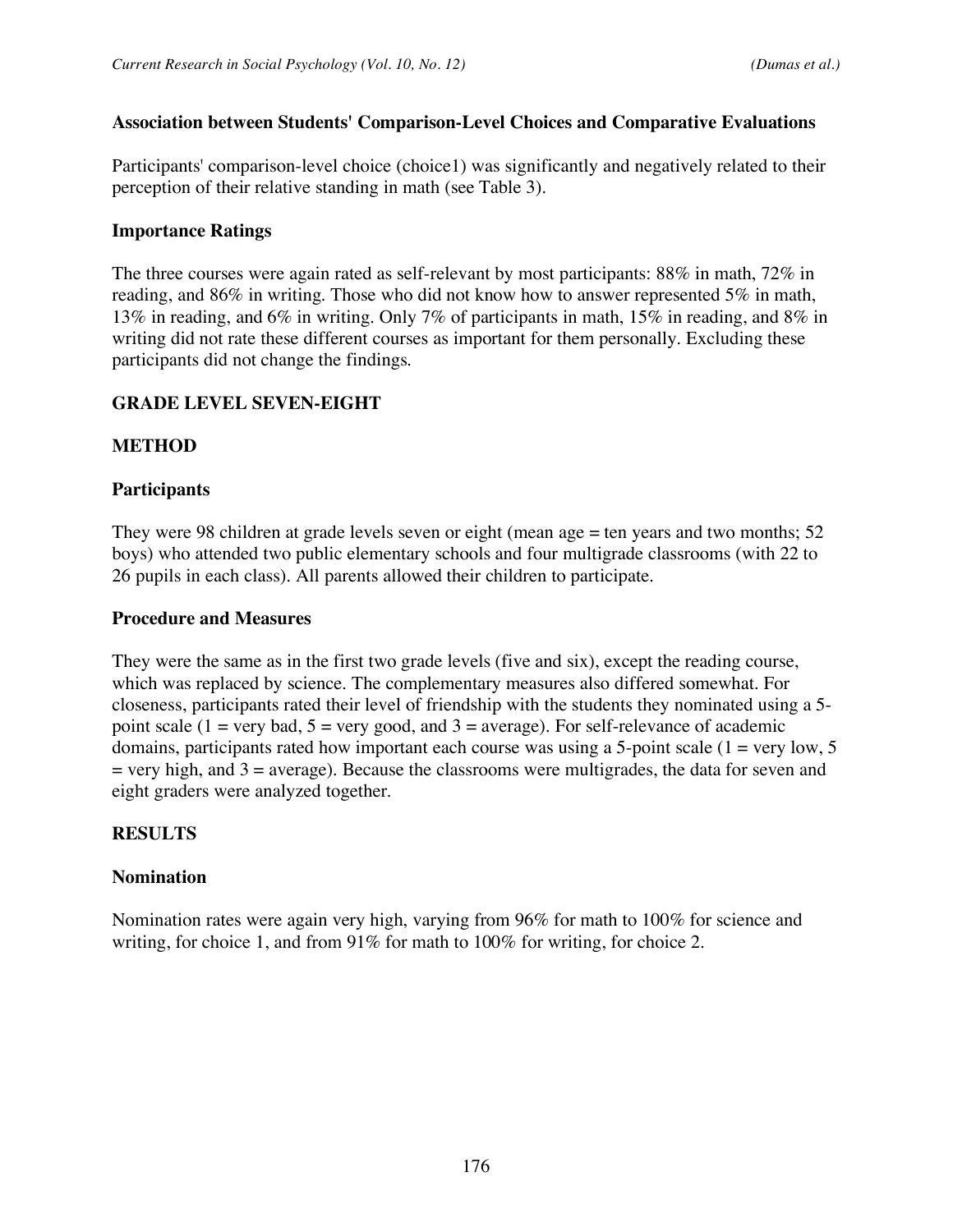# **Comparison Targets**

As in grade level six, most participants chose same-sex targets, 80% for choice 1 and 79% for choice 2 (ps.  $\lt 0.001$  across the three courses). The closeness ratings for this study were significantly different from the neutral midpoint (3) of the scale. In each course, participants rated choice 1 and choice 2 as close friends (ratings ranged from 3.74 for choice 2 in math to 4.45 for choice 1 in writing, all ps. < .001, assessed from one-sample t-tests). Paired t-tests showed that the closeness ratings were higher for choice 1 than for choice 2 in math and writing (ps. < .001). Another set of paired t-tests revealed that participants compared themselves significantly upward in science on choice 1 (see Table 1).

# **Association between Students' Comparison-Level Choices, Comparative Evaluations, and Their Exam Grades**

In science, participants' comparison-level choices were significantly and positively related to their exam grades. In math, choice 1 was marginally related to students' exam grades, although the relationship was negative. Participants' comparative evaluation scores were significantly (or marginally) and positively related to their exam grades in each course (see Table 2).

# **Association between Students' Comparison-Level Choices and Comparative Evaluations**

Student's comparison-level choices in the different courses were not significantly related to their comparative evaluations (see Table 3).

# **Importance Ratings**

In each course, a one-sample t-test revealed that the importance ratings differed from the midpoint (3) of the scale (4.69 with math, 4.62 with science, and 4.52 with writing, all ps  $\lt$ .001).

# **GRADE LEVEL NINE**

# **METHOD**

# **Participants**

They were 80 students (mean age = twelve years and ten months; 39 boys) in their first year of secondary school, who attended three public schools and four classrooms (with 17 to 23 students in each class). Again, all parents allowed their children to participate.

# **Procedure and Measures**

They were the same as in grade level seven-eight, except the writing course, which was replaced by french (the same course as writing but with a different label for the older children).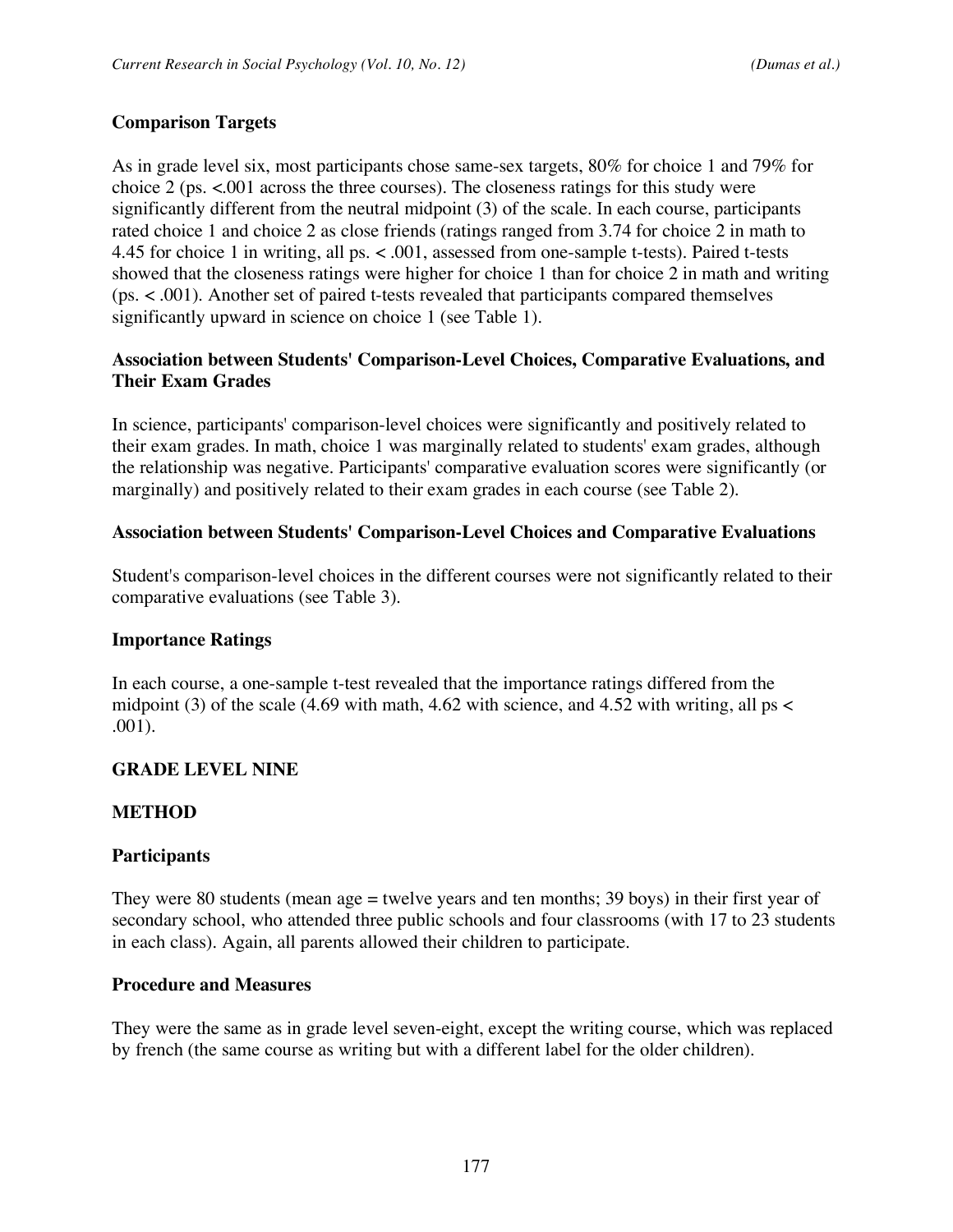### **RESULTS**

### **Nominations**

Nomination rates varied from 93% for science to 98% for french for choice 1, and from 81% for math to 91% for french for choice 2.

### **Comparison Targets**

Most participants chose same-sex targets,  $81\%$  for choice 1 and  $80\%$  for choice 2 (ps. < .001 across the three courses). As in grade level seven-eight, one-sample tests based on the neutral midpoint (3) indicated that participants rated choice 1 and choice 2 as close friends (the closeness ratings ranged from 3.61 for choice 2 in math to 4.30 for choice 1 in french, all ps. < .001). Paired t-tests, however, showed that these ratings did not differ between choice 1 and choice 2. As in past research with children of the same age (Blanton et al., 1999; Huguet et al., 2001), participants compared significantly upward in each course for both choice 1 and choice 2 (see Table 1).

### **Association between Students' Comparison-Level Choices, Comparative Evaluations, and Their Exam Grades**

Participants' comparison-level choices as well as comparative evaluations were significantly and positively related to their exam grades in each course for both choice 1 and choice 2 (see Table 2).

### **Association between Students' Comparison-Level Choices and Comparative Evaluations**

Students' comparison-level choices in the different courses were not significantly related to their comparative evaluations (see Table 3).

# **Importance Ratings**

Again, the importance ratings differed from the neutral midpoint (3) of the scale in each course  $(4.54$  for french and math, and 3.71 for science, all ps < .001).

# **MULTILEVEL ANALYSES**

The data collected in this investigation constituted a nested or hierarchical data structure because students were grouped in classes. Although the analyses reported above took this nesting into account in some ways – different grade levels were analyzed separately – these analyses do not represent best practice. From a purely technical point of view, these data should be analyzed with a series of multilevel random coefficient models (MRCM), a technique that is often and mistakenly referred to as HLM (see deLeeuw and Kreft, 1995, for a discussion of this distinction). An introduction to using MRCM to analyze data collected in groups can be found in Nezlek and Zyzniewski (1998).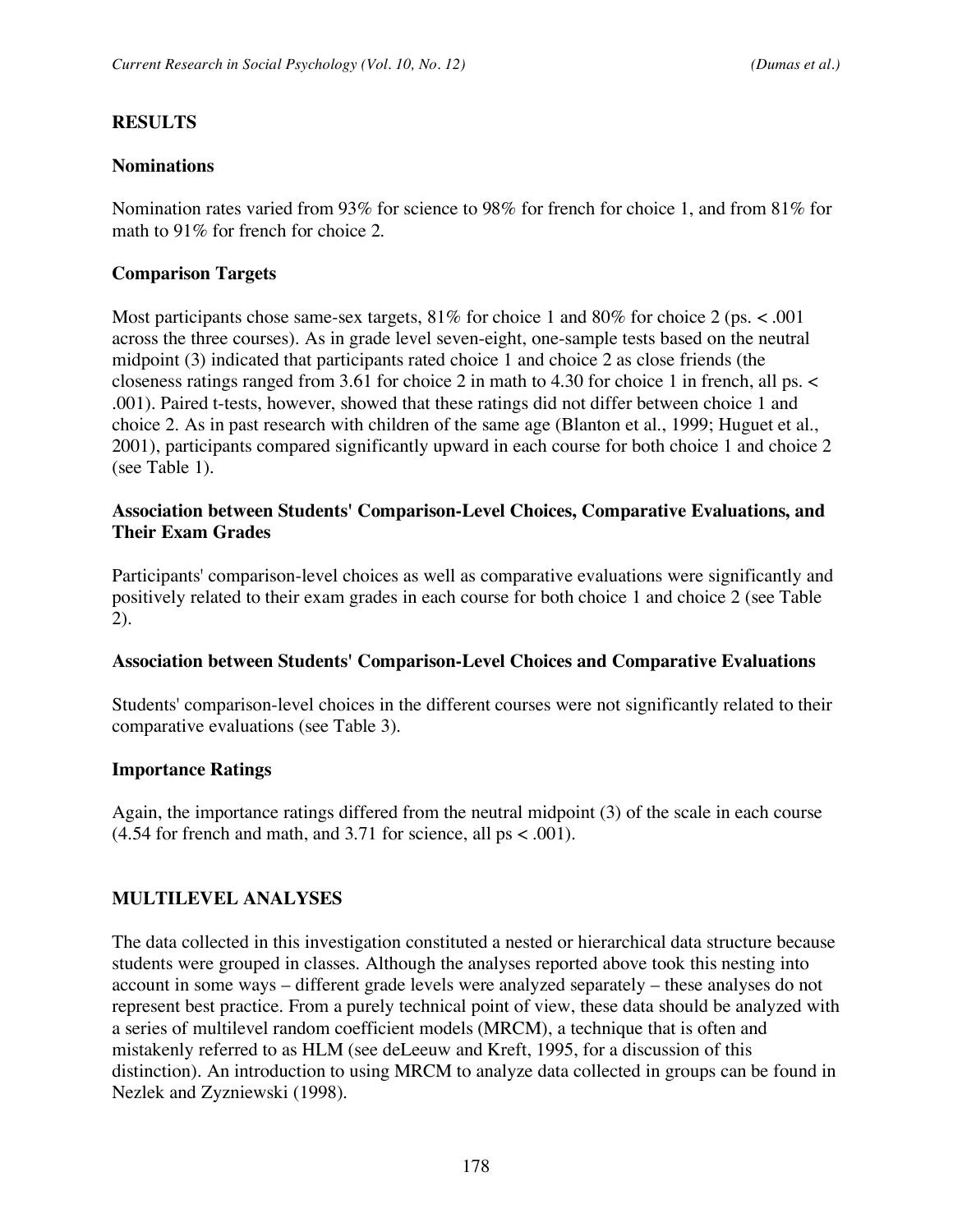Unfortunately, the present data set did not have enough classes within each grade level to provide a solid basis for a MRCM analysis (i.e., see Kreft & deLeeuw, 1999, for a discussion of sample sizes necessary for MRCM analyses). Despite this important shortcoming, for the sake of thoroughness, the four grade levels were reconceptualized as a single sample (more classes were thus available) and a series of MRCM analyses were done. In these new analyses, students were treated as nested within classes (schools were not taken into account because they were essentially confounded with classes), and through the use of dummy-coded predictors followed by tests of fixed effects (Nezlek, 2001), separate coefficients for each grade level were estimated and compared. Because the type of courses differed from one grade level to another (math, reading, and writing in the younger children; math, science, and french in the older children), only the data related to math and writing/french (taken together because they represent the same comparison dimension with a different label) could be examined.

The relationships tested by these new analyses (done using the program HLM-Version 6; Raudenbush, Bryk, Cheong, & Congdon, 2000) were similar to those tested by the previous analyses, although there were some differences primarily in terms of the number of predictors that were simultaneously included in each model. Given the same number of predictors, multilevel models estimate more parameters (error terms and their covariances) than corresponding OLS regression analyses (e.g., Nezlek, 2001).

The first set of analyses examined relationships between students' exam grades and their first comparison-level choice. For writing/french, these analyses found that the coefficient (the slope, within the terminology of multilevel modeling) between exam grades and choice 1 for ninth graders were significantly different from  $0$  (.40,  $p < .05$ ), whereas none of the coefficients for the other three grade levels (.14, .13, and .01 for grade levels five, six, and seven-eight, respectively) was significantly different from 0. The pattern was similar for math. The coefficient for ninth grade level (.45) was significantly different from 0, whereas the coefficients for fifth and sixth grade levels were not (.16 and -.14, respectively). Although the coefficient for seven-eight grade level (.24) was also significantly different from 0, it was less than the coefficient for ninth grade level.

A second set of analyses examined relationships between students' grades and their second comparison-level choice. For writing/french, these analyses found that the coefficient between exam grades and choice 2 for ninth graders was marginally significantly different from 0 (.34, p < .07), whereas none of the coefficients for the other three grade levels (.00, .10, and .11 for grade levels five, six, and seven-eight, respectively) approached conventional levels of significance. The pattern was similar for math. The coefficient for ninth grade level (.58) was significantly different from 0, whereas none of the coefficients for the other three grade levels (- .22, -.04, and .03 for grade levels five, six, and seven-eight, respectively) approached significance.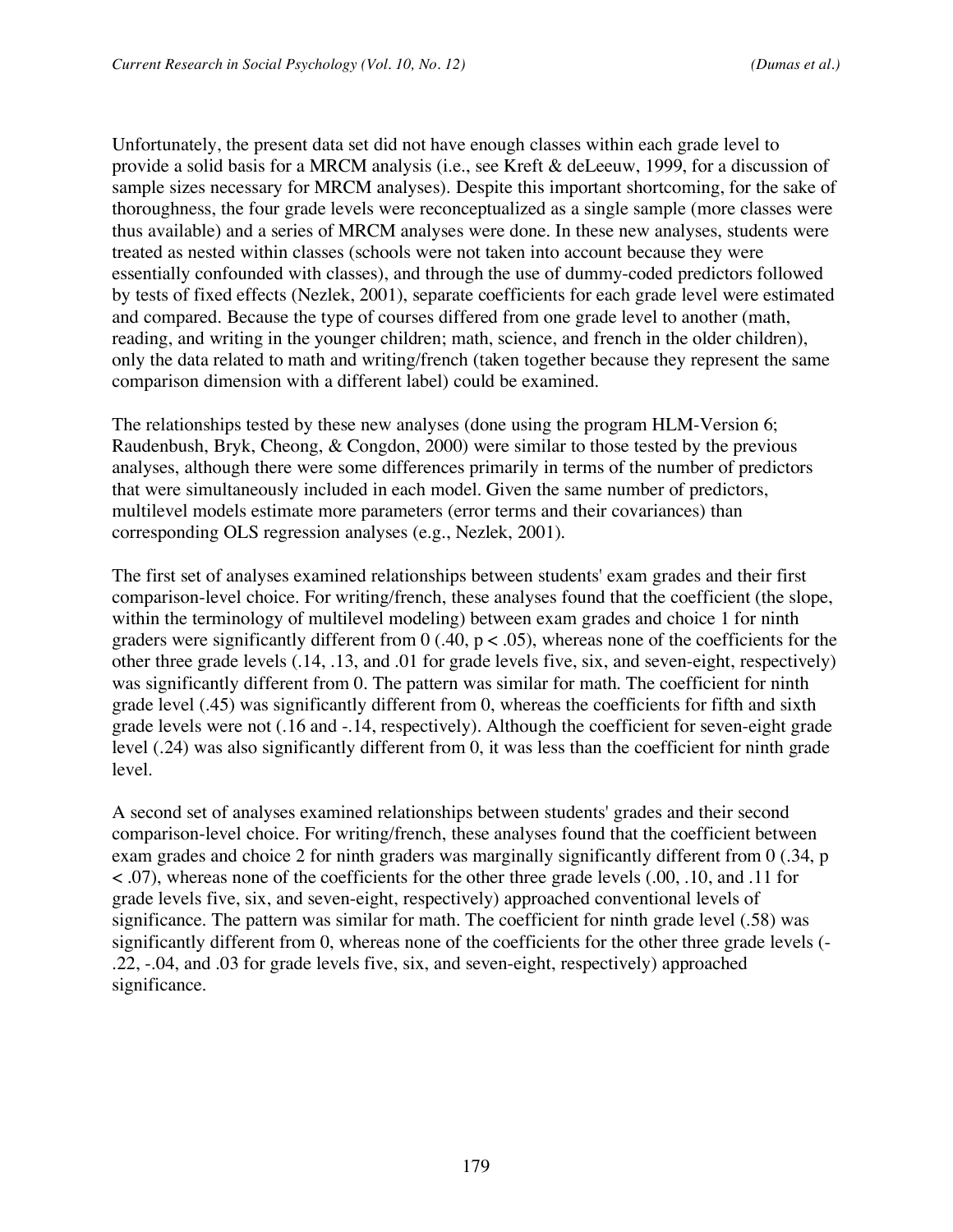A parallel set of analyses were done with comparative evaluation as the dependent measure instead of exam grades. The results of these analyses indicated that the relationships between comparative evaluation and comparison-level choices were stronger for the ninth grade level than for the other three grade levels. For writing/french, the coefficient between comparison evaluation and choice 1 was larger for the ninth grade level (.06) than it was for the other three grade levels (.02, .02, .00, for grade level five, six, and seven-eight, respectively), although it was not significantly different from  $0$  ( $p = .16$ ). For math, the same pattern occurred. The coefficient between comparative evaluation and choice 1 was larger for the ninth grade level (.05) than it was for the other three grade levels (.00, .00, -.02 for grade level five, six, and seven-eight, respectively), although it was not significantly different from  $0$  ( $p = .10$ ).

A second set of analyses examined relationships between comparative evaluation and comparison-level for choice 2. Regarding writing/french, these analyses found that the coefficient for ninth graders was not significantly different from 0 (.06), not were any of the coefficients for the other three grade levels. The pattern was somewhat different for math. The coefficient for ninth grade level (.08) was significantly different from 0, whereas the coefficients for sixth and seventh-eighth grade levels were not (.04, .01), and the coefficient for fifth grade level (-.08) was also significant but was negative.

Finally, it should be noted that the program HLM provides two sets of results, one based on robust standard errors and the other not based on robust standard errors. Robust estimates are appropriate when there is a large number of level 2 (in this case, classes) observations, and robust estimates were not appropriate for these data. This lends credence to our contention that although multilevel analyses are desirable in some ways, the small number of classes at each grade level did not provide a firm basis for a MRCM analysis. Nevertheless, although robust estimates were technically not appropriate for the present data, when they were used, the pattern of results described above was much clearer and stronger. One may think that a larger number of classes should have been sampled in order to statistically address the problem of nonindependence of data. Future research would do well to consider this in the design.

Overall, however, the results of the multilevel modeling analyses are consistent with those from the standard regression analyses performed on each grade level taken separately. Whereas the relationships between students' exam grades and comparison-level choices were generally not significant in the elementary school children (with only one exception in math for choice 1 at grade level seven-eight), they were significant (choice 1) or marginally significant (choice 2) for the older children (ninth grade level). Relationships between comparison-level choices and comparative evaluations were generally not significant, even in the older (ninth grade level) children, providing further support for the idea that choosing to compare with more successful others in the different courses did not leave these children feeling relatively less able in these courses. Quite the contrary: The only exception where a significant relationship was significant in the older children, this relationship was clearly positive. The negative coefficient found in the sixth graders may be the sign that the younger children have some difficulties to benefiting from comparison with those performing well in their classroom (see the general discussion).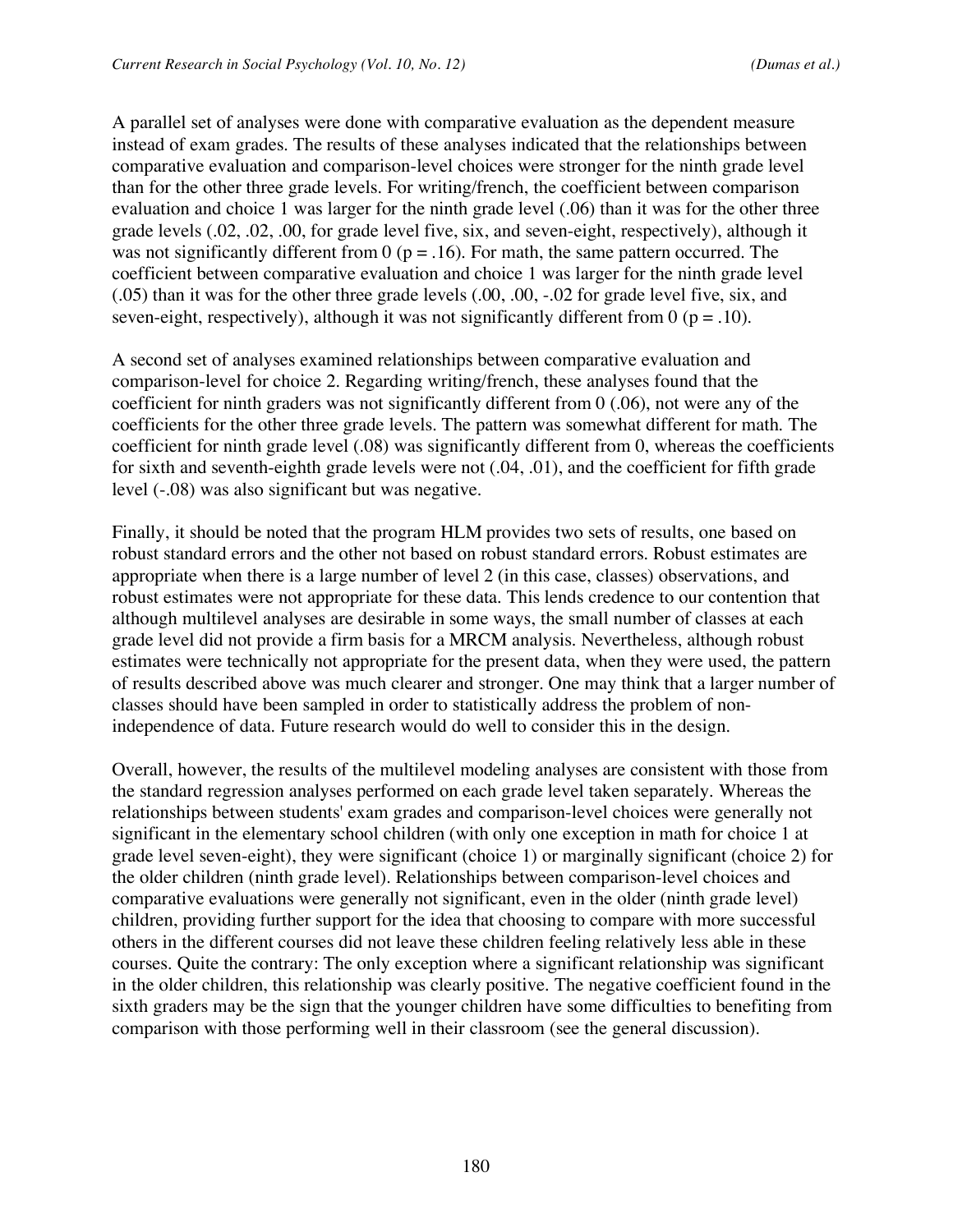### **GENERAL DISCUSSION**

Comparison-level choices have been neglected in past research on social comparison in young children. Despite this lack of attention, there is some evidence that the inferential capabilities of elementary school children are sufficiently developed to allow children to make use of comparison information for abstract assessment of their abilities and of their behavior based on such assessment (Ruble & Frey, 1991). As indicated by the present results, however, this does not mean that elementary school children compare upward, as middle school children typically do (Blanton et al., 1999; Huguet et al., 2001).

The fact that the children from grade level five did not compare themselves upward with their classmates is compatible with Ruble and Frey's (1991) earlier conclusion about the younger elementary school children: Although these children make use (as also do younger children) of social comparison, they do not yet compare as a way of determining their relative position in a hierarchy. Instead, they engage in social comparison to meet developmental or age norms. Evidence that the children from grade level five engaged in social comparison with their classmates can be found in both their low abstention rate at the nomination task and their preference for same-sex comparisons. Meisel and Blumberg (1990) reported that young children (grade level four) also show a strong preference for comparison with same-sex targets, but not with classmates nominated as close friends. This is exactly what we found here. The lack of significant upward comparisons in grade level five may have been due to the lack of statistical power. Although such a possibility cannot be ruled out, upward comparisons were still not significant in the younger children when the data of the first two grade levels were put into a single set.

Upward comparison seems a bit more obvious at grade level six, but still does not emerge in each course. This conclusion holds for the children from grade level seven-eight. Furthermore, in both grade levels, upward comparison, when it was significant, did not lower students' comparative evaluations. When they made these evaluations, participants reflected more on their own abilities than on the performances of their comparison targets. This is also true for the ninth grade level children, who compared upward in each course. As in past research with children of the same age (Blanton et al., 1999; Huguet et al., 2001), upward comparison occurred for both choice 1 and choice 2, indicating that social comparison with more successful and psychologically close others did not lower students' self-evaluations just because they made up for a potentially painful experience with a happy one (through the use of downward comparison in their second choice).

Clearly, choosing to compare with more successful others in self-relevant courses did not leave participants feeling relatively less able in these courses. Of particular interest here, Taylor and Lobel (1989) have argued that individuals are able to avoid explicit self-evaluations when they compare upward for the purpose of self-improvement. And self-improvement is indeed one of the major values of the school system, which may encourage children to compare themselves with other students in class, especially with those who perform well.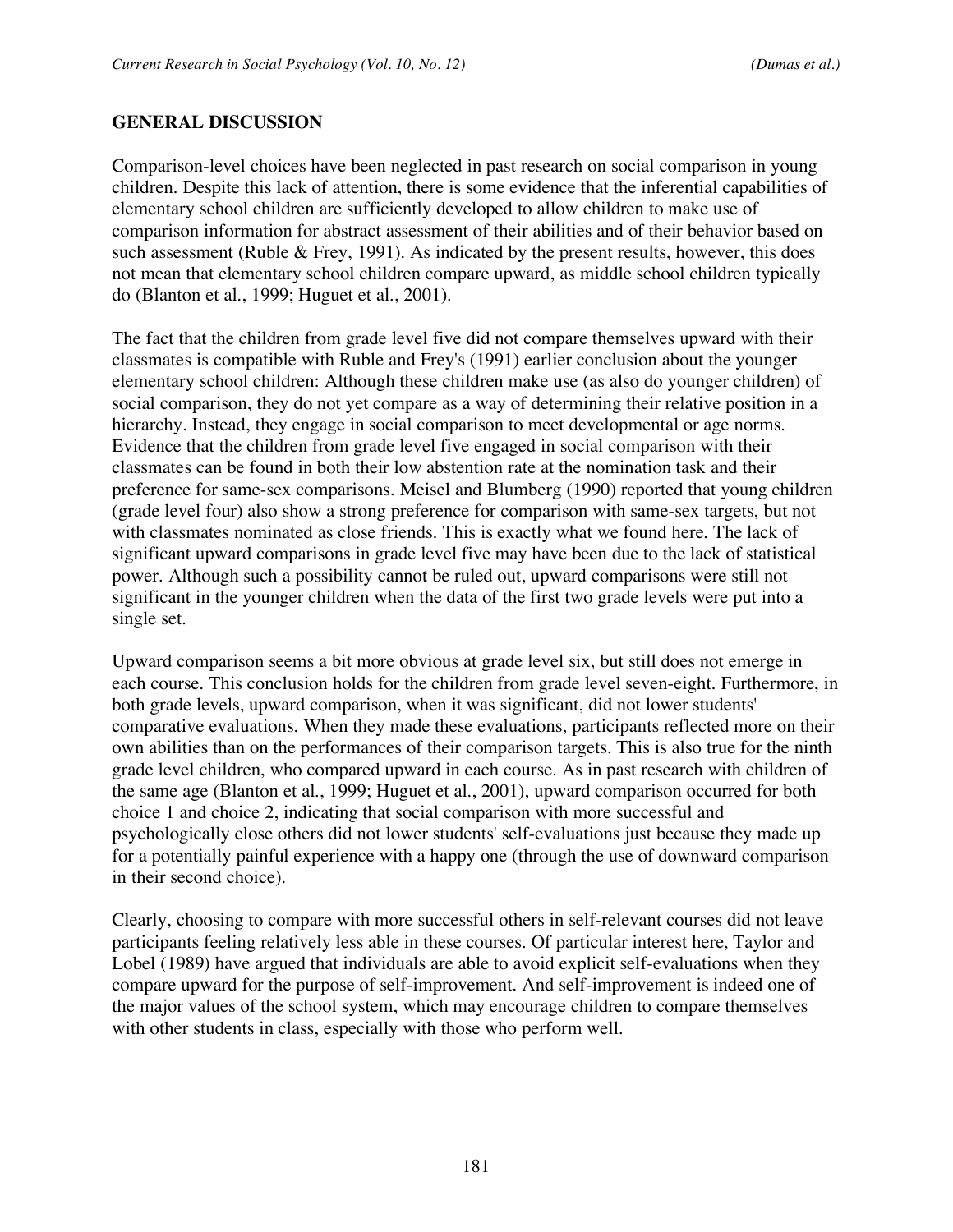Keep in mind that students did not estimate their own exam grade nor did they estimate their comparison-level; both of these scores were taken from official grade records, and therefore the participants did not report comparing to others who had done better than them. Upward comparison was assessed here indirectly, and we believe this is a critical point. Gibbons, Blanton, Gerrard, & Buunk (2000) have shown that students were more likely to do well in school if they reported comparing their exam grades with other students who score high on tests, but they were not helped if they reported comparing to students who had done better than them (see also Nosanchuk & Erickson, 1985). Combined with these earlier findings, the presents results for ninth grade level children suggest that students can benefit from upward social comparison, but only when they do not think about the other person in a way that makes them feel worse in comparison. As suggested by Gibbons et al. (2000), one of the secrets to benefiting from comparison with those performing at a higher level is to avoid explicit reflections about one's relative merits when the comparison is being made. The negative coefficients (Table 3) sometimes found with the younger participants (choices 1 and 2 in math with children from grade levels six and five, respectively) suggest that, at this age, avoiding explicit reflections about one's relative merits may be more difficult.

Finally, Goethals and Darley (1987) noted that the school system has certain values which may lead children to compare themselves with other students in class, especially with those who perform well. Communicated implicitly in hundreds of ways on a daily basis, one central value is that good performance on the intellectual tasks set by the teacher is a good thing, specifically a better thing than less good performance. Goethals and Darley suggested that it is through the repetition of messages like this that children learn that good performances are taken by the teacher to mean high abilities and thus acquire in academic achievement settings the unidirectional drive upward postulated by Festinger (1954). The present findings provide direct evidence that this tendency indeed becomes stronger over time in the school system.

# **REFERENCES**

Bandura, A. (1986). Social foundations of thought and action: A social cognitive theory. Englewood Cliffs, NJ: Prentice-Hall.

Buunk, B. P., Collins, R. L., Taylor, S. E., VanYperen, N. W., & Dakof, G. A. (1990). The affective consequences of social comparison: Either direction has it ups and down. Journal of Personality and Social Psychology, 59, 1238-1249.

Buunk, B. P., & Ybema, J. F. (1997). Social comparison and occupational stress: The identification-contrast model. In B. P. Buunk & F. X. Gibbons (Eds.), Health, coping, and well-Being: perspectives from social comparison theory (pp. 359-388). Mahwah, NJ: Lawrence Erlbaum.

Blanton, H., Buunk, B. P., Gibbons, F. X., & Kuyper, H. (1999). When better-than- others compare upward: Choice of comparison and comparative evaluation as independent predictors of academic performance. Journal of Personality and Social Psychology, 76, 420-430.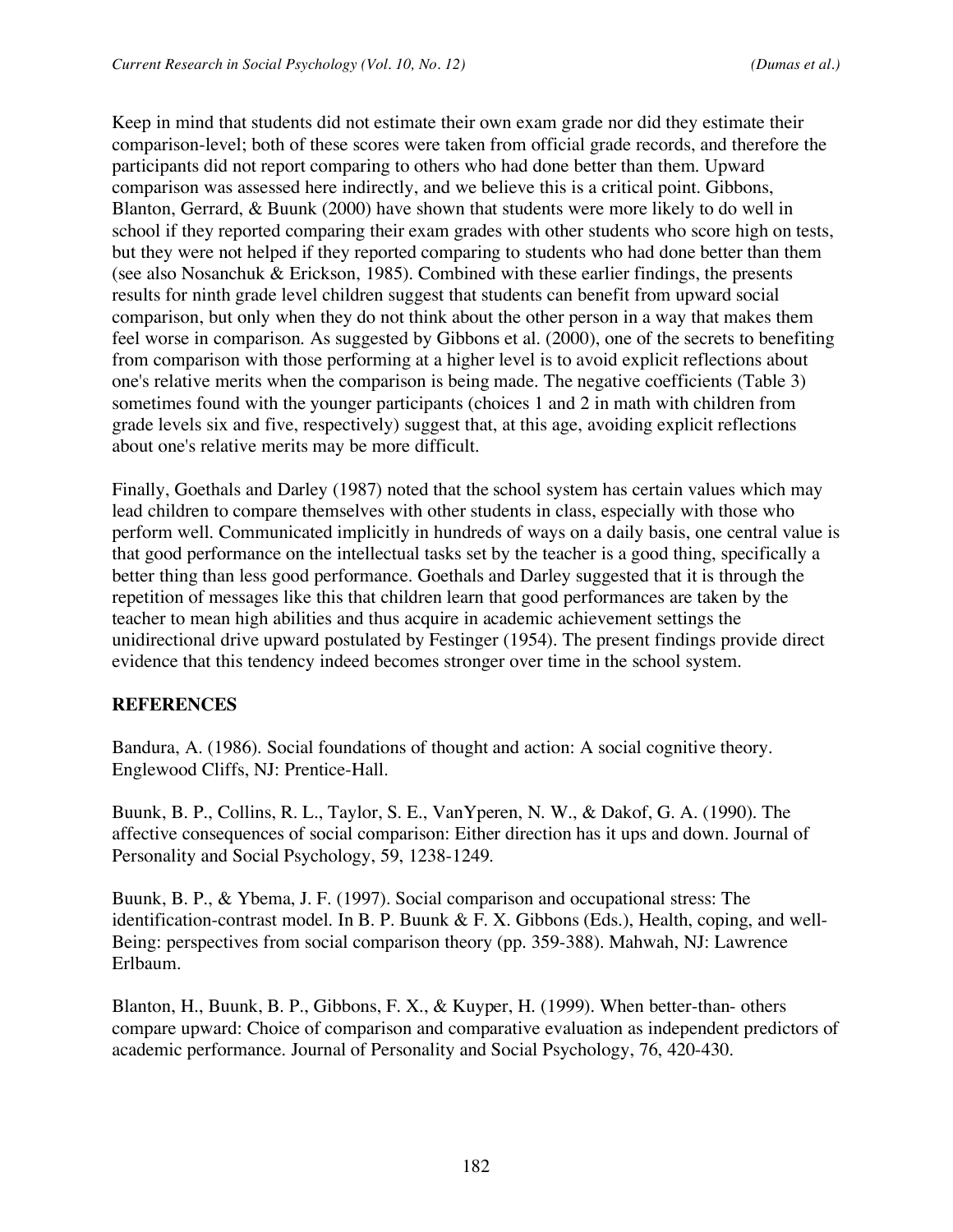deLeeuw, J., & Kreft, I. G. G. (1995). Questioning multilevel models. Journal of Educational and Behavioral Statistics, 20, 171-189.

Festinger, L. (1954a). A theory of social comparison processes. Human Relations, 7, 117-140.

Gibbons, F. X., Blanton, H., Gerrard, M., & Buunk, B. (2000). Does social comparison make a difference? Optimism as a moderator of the relation between comparison-level and academic performance. Personality and Social Psychology Bulletin, 26, 637-648.

Goethals, G. R., & Darley, J. M. (1987). Social comparison theory: Self-evaluation and group life. In B. Mullen & G. R. Goethals (Eds.), Theories of group Behavior (pp. 21-47). New York: Springer-Verlag.

Huguet, P., Dumas, F., Monteil, J.-M., & Genestoux, N. (2001). Social comparison choices in the classroom: Further evidence for students' upward comparison tendency and its beneficial impact on performance. European Journal of Social Psychology, 31, 557-578.

Kreft, I. G. G., & deLeeuw, J. (1999). Introducing multilevel modeling. London: Sage.

Levine, J. M. (1983). Social comparison and education. In J. M. Levine, & M. C. Wang (Eds.), Teacher and student perceptions: Implication for learning. Hillsdale, NJ: Erlbaum.

Meisel, C. J., & Blumberg, C. J. (1990). The social comparison choices of elementary and secondary school students: The influence of gender, race and friendship. Contemporary Educational Psychology, 15, 170-182.

Nezlek, J. B. (2001). Multilevel random coefficient analyses of event and interval contingent data in social and personality psychology research. Personality and Social Psychology Bulletin, 27, 771-785.

Nezlek, J. B., & Zyzniewski, L. E. (1998). Using hierarchical linear modeling to analyze grouped data. Group Dynamics: Theory, Research, and Practice, 2, 313-320.

Nosanchuk, T. A., & Erickson, B. H. (1985). How high is up? Calibrating social comparison in the real world. Journal of Personality and Social Psychology, 48, 624-634.

Raudenbush, S. W., Bryk, A. S., Cheong, Y. F., & Congdon, R. (2000). HLM. Chicago, IL: Scientific Software.

Ruble, D. N., & Frey, K. S. (1991). Changing patterns of comparative behavior as skills are acquired: A functional model of self-evaluation. In J. Suls & T. A. Wills (Eds.), Social comparison: Contemporary theory and research (pp. 79-113). Hillsdale, NJ: Lawrence Erlbaum.

Seta, J. J. (1982). The impact of comparison processes on coactors' task performance. Journal of Personality and Social Psychology, 42, 281-291.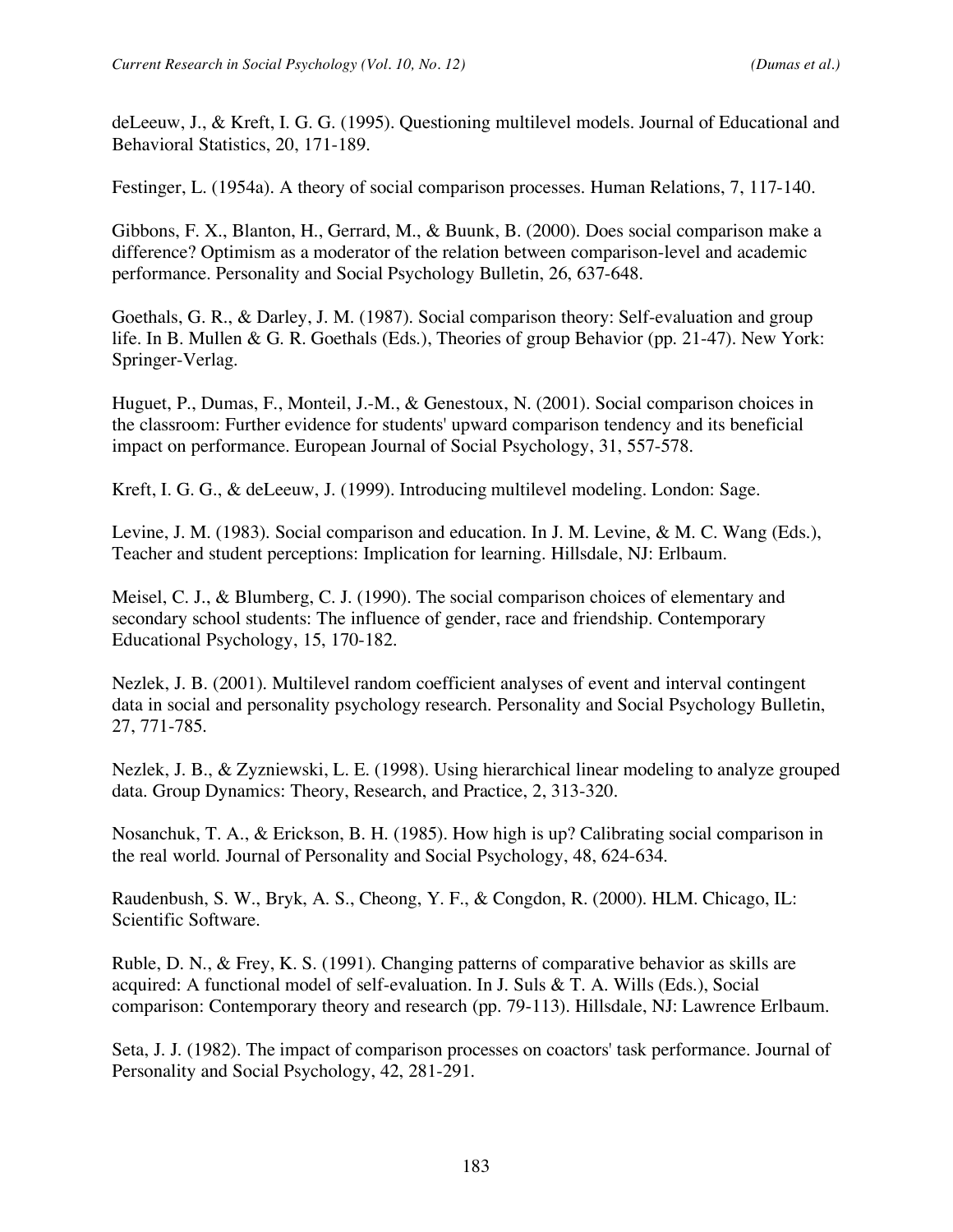Taylor, S. E., & Lobel, M. (1989). Social comparison activity under threat : Downward evaluation and upward contacts. Psychological Review, 96, 569-575.

Wood, J. V. (1996). What is social comparison and how should we study it? Personality and Social Behavior Bulletin, 22, 520-537.

Zimmerman, B. J. (1995). Self-efficacy and educational development. In A. Bandura (Ed.), Selfefficacy in changing societies (pp. 202-231). Cambridge University Press.

### **APPENDIX**

#### **Table A. Means, Standard Deviations, and Correlation Matrix for Key Variables (Grade 5)**

| 5th-Grade                                       |             |                                                     |          |          |          |  |  |
|-------------------------------------------------|-------------|-----------------------------------------------------|----------|----------|----------|--|--|
| Math                                            | Mean $(SD)$ | T <sub>2</sub> Grade                                | CE.      | Choice 1 | Choice 2 |  |  |
| T <sub>2</sub> Grade                            | 15.92(3.14) | $-$                                                 |          |          |          |  |  |
| EC                                              | 03.44(1.13) | $.35**$                                             |          |          |          |  |  |
| Choice 1                                        | 15.03(3.25) | .17                                                 | .06      |          |          |  |  |
| Choice 2                                        | 15.49(3.07) | $.02\,$                                             | $-.32**$ | .14      |          |  |  |
| Reading                                         | Mean $(SD)$ | T <sub>2</sub> Grade                                | CE       | Choice 1 | Choice 2 |  |  |
| T <sub>2</sub> Grade                            | 15.71(3.03) | $\hspace{0.05cm} -\hspace{0.05cm} -\hspace{0.05cm}$ |          |          |          |  |  |
| EC                                              | 03.34(1.17) | .17                                                 |          |          |          |  |  |
| Choice 1                                        | 16.71(2.72) | .16                                                 | $-.20$   |          |          |  |  |
| Choice 2                                        | 15.86(2.41) | .24(a)                                              | .08      | $-.06$   |          |  |  |
| Writing                                         | Mean $(SD)$ | T <sub>2</sub> Grade                                | CE       | Choice 1 | Choice 2 |  |  |
| T <sub>2</sub> Grade                            | 15.30(3.13) | $\perp$ $\perp$                                     |          |          |          |  |  |
| EC                                              | 03.47(1.02) | .02                                                 |          |          |          |  |  |
| Choice 1                                        | 16.00(2.92) | .17                                                 | .11      |          |          |  |  |
| Choice 2                                        | 15.87(2.97) | .05                                                 | $-.26*$  | .06      |          |  |  |
| Note. (a)p = .07. *p <.05. **p <.01.***p <.001. |             |                                                     |          |          |          |  |  |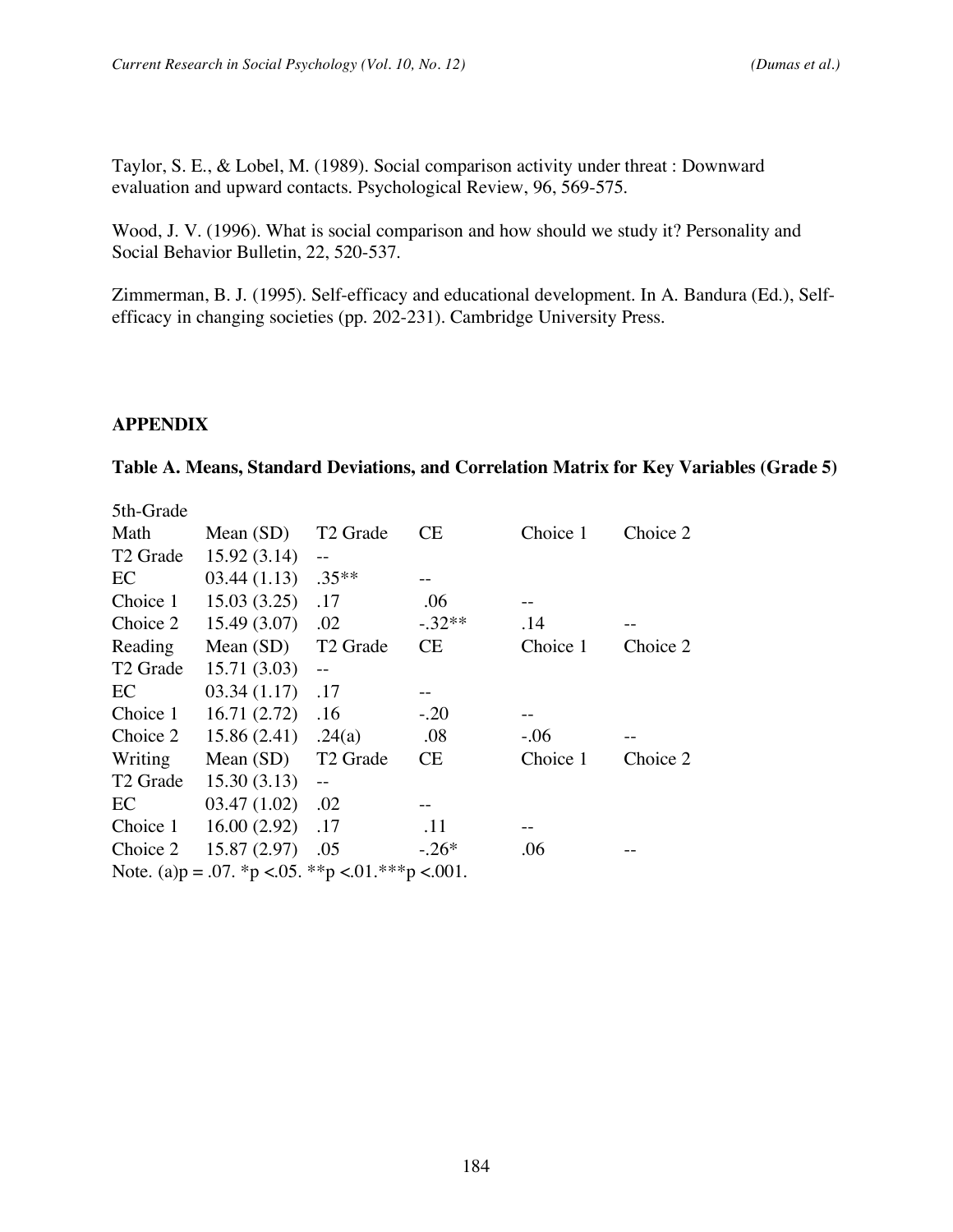| 6th-Grade                                 |             |                          |           |          |          |  |
|-------------------------------------------|-------------|--------------------------|-----------|----------|----------|--|
| Math                                      | Mean $(SD)$ | T <sub>2</sub> Grade     | CE.       | Choice 1 | Choice 2 |  |
| T <sub>2</sub> Grade                      | 15.44(3.32) | $-$                      |           |          |          |  |
| EC                                        | 03.14(0.62) | $.28**$                  | $-$       |          |          |  |
| Choice 1                                  | 16.09(2.99) | $.44***$                 | $-.13$    |          |          |  |
| Choice 2                                  | 15.73(2.84) | .25                      | $-.05$    | $.26**$  |          |  |
| Reading                                   | Mean $(SD)$ | T <sub>2</sub> Grade     | CE        | Choice 1 | Choice 2 |  |
| T <sub>2</sub> Grade                      | 16.00(2.56) | $\overline{\phantom{m}}$ |           |          |          |  |
| EC                                        | 03.51(0.95) | .04                      |           |          |          |  |
| Choice 1                                  | 16.13(2.81) | $.42***$                 | $-.08$    |          |          |  |
| Choice 2                                  | 16.68(2.69) | $.52***$                 | $-.11$    | $.54***$ |          |  |
| Writing                                   | Mean $(SD)$ | T <sub>2</sub> Grade     | <b>CE</b> | Choice 1 | Choice 2 |  |
| T <sub>2</sub> Grade                      | 14.49(2.93) | $-$                      |           |          |          |  |
| EC                                        | 03.20(0.55) | $.31*$                   |           |          |          |  |
| Choice 1                                  | 14.93(3.11) | $.27*$                   | $-.02$    |          |          |  |
| Choice 2                                  | 15.09(3.48) | $.27*$                   | .22       | $.39**$  |          |  |
| Note. *p < 0.05. **p < 0.01. ***p < 0.01. |             |                          |           |          |          |  |

# **Table B. Means, Standard Deviations, and Correlation Matrix for Key Variables (Grade 6)**

| Table C. Means, Standard Deviations, and Correlation Matrix for Key Variables (Grade 7-8) |  |  |  |
|-------------------------------------------------------------------------------------------|--|--|--|
| 7-8th-Grade                                                                               |  |  |  |

| Math                 | Mean $(SD)$                                         | T <sub>2</sub> Grade | СE        | Choice 1 | Choice 2 |
|----------------------|-----------------------------------------------------|----------------------|-----------|----------|----------|
| T <sub>2</sub> Grade | 12.97(4.66)                                         |                      |           |          |          |
| EC                   | 03.33(0.81)                                         | $.23*$               |           |          |          |
| Choice 1             | 14.13(4.67)                                         | $-.19*$              | .00       |          |          |
| Choice 2             | 12.57(5.17)                                         | .07                  | $.18*$    | $.28**$  |          |
| Science              | Mean $(SD)$                                         | T <sub>2</sub> Grade | <b>CE</b> | Choice 1 | Choice 2 |
| T <sub>2</sub> Grade | 11.40(5.03)                                         |                      |           |          |          |
| EC                   | 02.95(0.89)                                         | $.61***$             |           |          |          |
| Choice 1             | 13.24(5.35)                                         | $.62***$             | $.33**$   | $-$      |          |
| Choice 2             | 12.43(5.35)                                         | $.47***$             | $.40***$  | $.26*$   |          |
| Writing              | Mean $(SD)$                                         | T <sub>2</sub> Grade | <b>CE</b> | Choice 1 | Choice 2 |
| T <sub>2</sub> Grade | 08.03(6.73)                                         | $-$                  |           |          |          |
| EC                   | 02.89(1.00)                                         | $.58***$             |           |          |          |
| Choice 1             | 09.07(6.97)                                         | .17(a)               | .12       |          |          |
| Choice 2             | 09.42 (6.42)                                        | $.18*$               | $.22*$    | .12      |          |
|                      | Note. (a)p = .06. *p < .05. **p < .01. ***p < .001. |                      |           |          |          |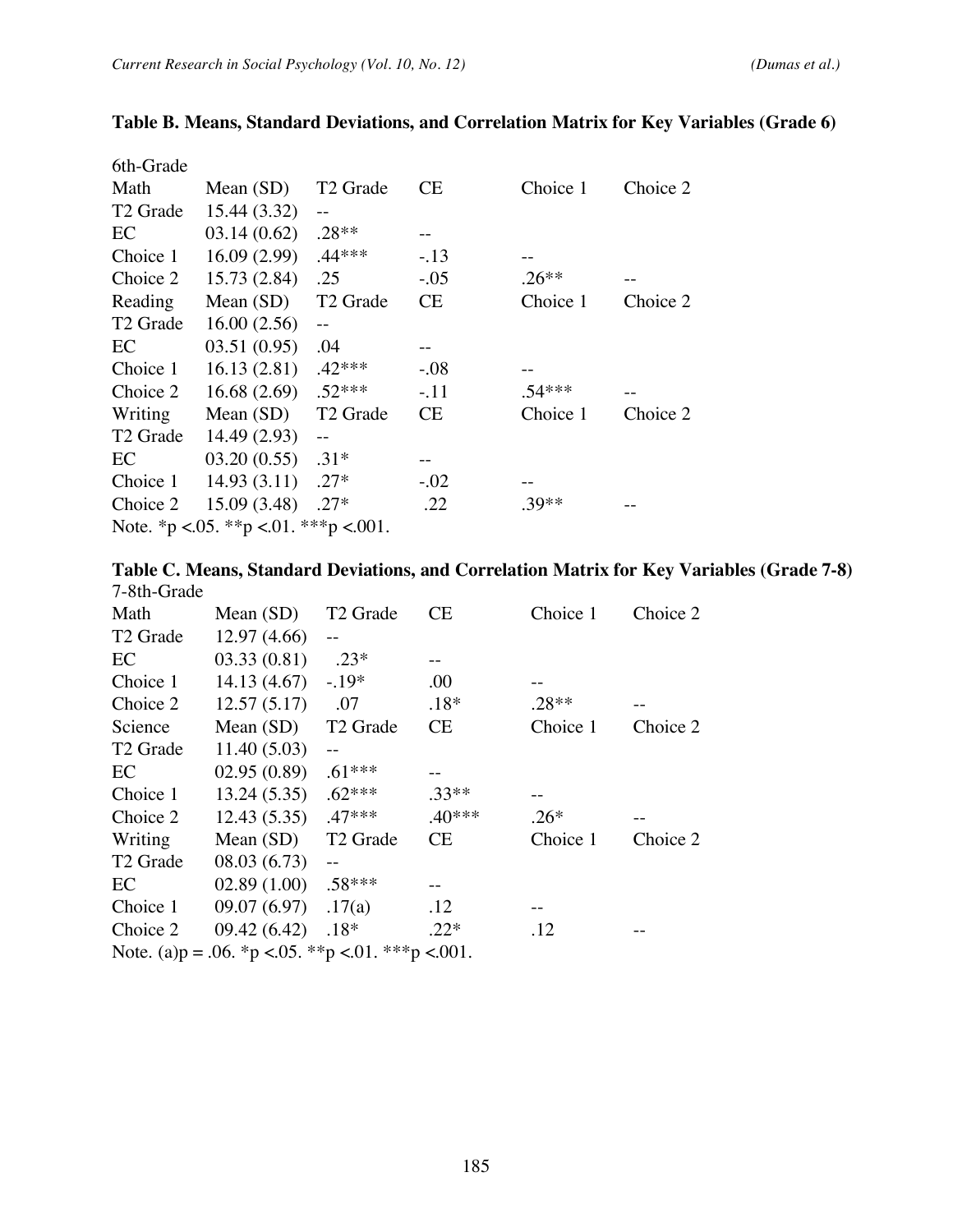| 9th-Grade                                 |             |                      |           |          |          |  |  |
|-------------------------------------------|-------------|----------------------|-----------|----------|----------|--|--|
| Math                                      | Mean $(SD)$ | T <sub>2</sub> Grade | <b>CE</b> | Choice 1 | Choice 2 |  |  |
| T <sub>2</sub> Grade                      | 12.71(3.54) | $-$                  |           |          |          |  |  |
| EC                                        | 03.21(0.96) | $.71***$             |           |          |          |  |  |
| Choice 1                                  | 14.04(3.50) | $.53***$             | $.26*$    |          |          |  |  |
| Choice 2                                  | 13.66(3.69) | $.60***$             | $.37***$  | $.54***$ |          |  |  |
| Science                                   | Mean $(SD)$ | T <sub>2</sub> Grade | <b>CE</b> | Choice 1 | Choice 2 |  |  |
| T <sub>2</sub> Grade                      | 13.00(3.50) | $-$                  |           |          |          |  |  |
| EC                                        | 03.14(0.97) | $.73***$             |           |          |          |  |  |
| Choice 1                                  | 13.77(4.08) | $.45***$             | $.27**$   |          |          |  |  |
| Choice 2                                  | 13.81(3.29) | $.61***$             | $.36**$   | $.37***$ | $ -$     |  |  |
| French                                    | Mean $(SD)$ | T <sub>2</sub> Grade | <b>CE</b> | Choice 1 | Choice 2 |  |  |
| T <sub>2</sub> Grade                      | 11.84(3.20) |                      |           |          |          |  |  |
| EC                                        | 03.03(0.79) | $.73***$             |           |          |          |  |  |
| Choice 1                                  | 13.17(3.19) | $.45***$             | $.21*$    |          |          |  |  |
| Choice 2                                  | 12.79(3.42) | $.44***$             | $.24*$    | $.27**$  |          |  |  |
| Note. *p < 0.05. **p < 0.01. ***p < 0.01. |             |                      |           |          |          |  |  |

### **Table D. Means, Standard Deviations, and Correlation Matrix for KeyVariables (Grade 9)**

### **AUTHORS' NOTE**

We thank John Arregle (Professor in EDHEC, Nice, France) for his helpful comments on an earlier version of this article.

# **AUTHOR BIOGRAPHIES**

Florence Dumas received her PhD in 2003 under the supervision of the second and third author. She is now associate researcher of the laboratory of cognitive psychology (Aix-Marseille I, France), and her primary research interest is social comparison and its consequences on cognitive performances. flodumas.home@wanadoo.fr.

Pascal Huguet (PhD in 1992) is director of research in the department of life sciences at the Centre National de la Recherche Scientifique (CNRS), the french equivalent of the U.S. National Science Foundation. As a full member of the laboratory of cognitive psychology (Aix-Marseille I, France), his major research interest is the social regulation of cognitive functioning. huguet@up.univ-mrs.fr.

Jean-Marc Monteil (PhD in 1978) created and directed (from 1983 to 1998) the laboratory of social psychology of cognition (associated to the CNRS at Blaise Pascal University). He is now director of higher education for the French Ministry of National Education and Research.

Claire Rastoul is postgraduate of Blaise Pascal University (Clermont-Ferrand, France). Her PhD thesis (under the supervision of the second author) is on social comparison and self-theories. rastoul@srvpsy.univ-bpclermont.fr.